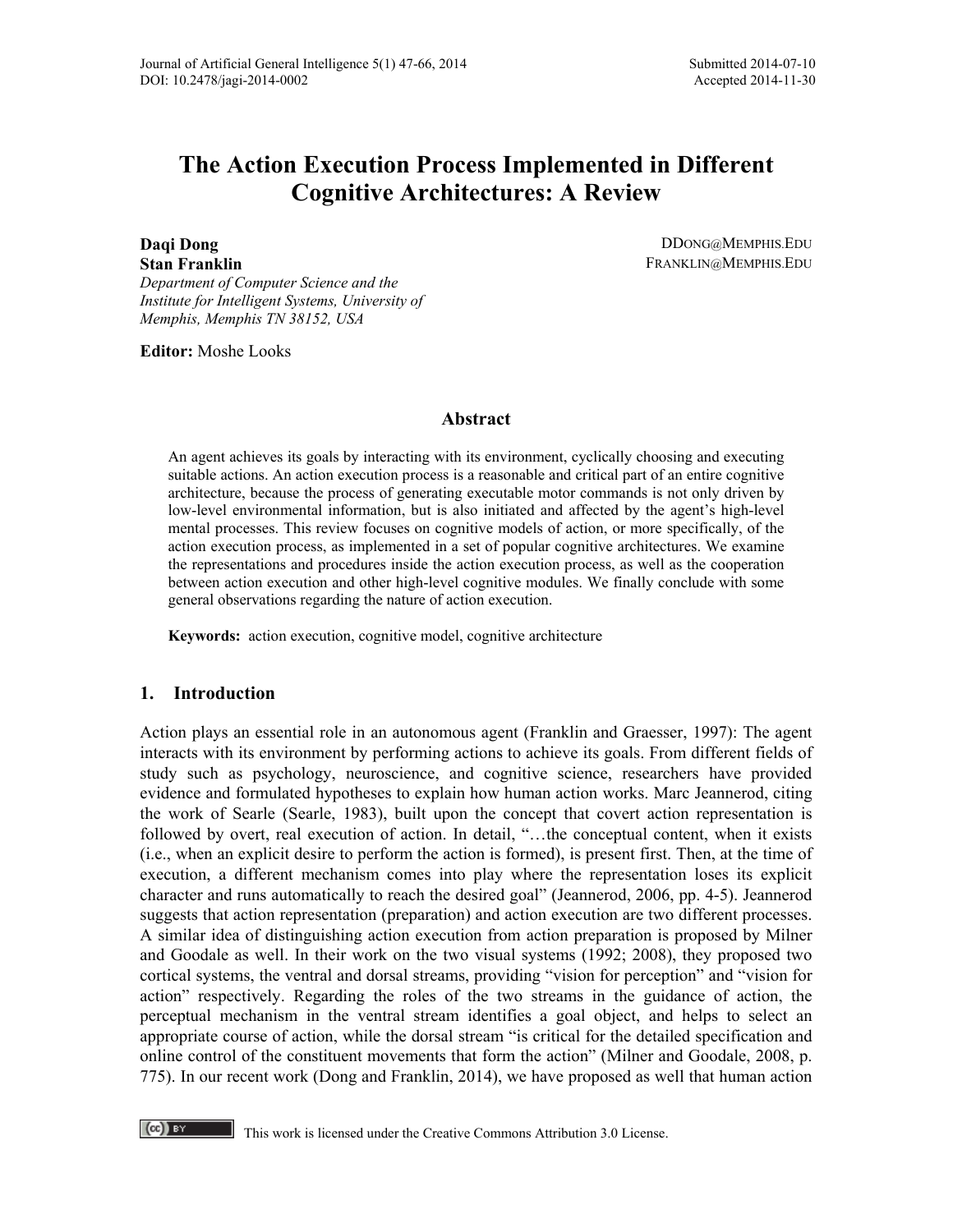#### DONG AND FRANKLIN

represents two aspects, the understandable and the executable. On the one hand, an action represents the behavioral result of the agent's mental process, and thus is able to be recognized by the agent. On the other hand, the action involves low-level environmental information that enables the agent to execute the action through appropriate use of its actuators in the environment. Action execution transforms a goal-directed action into low-level executable actions. Additional studies regarding human action, especially certain neuroscientific evidence, can be found in recent review papers (Castiello, 2005; Grafton, 2010).

In the field of cognitive modeling, the challenge of creating a real-life computational simulation of the human mind calls for efforts to develop biologically-inspired intelligent software agents and robots. The evidence and hypotheses mentioned above provide a basis for the development of a cognitive model for an agent's action and its execution.

Cognitive architectures are designed to be the basis for creating general, autonomous agents that can solve a wide variety of problems using a wide range of knowledge; they define and organize the primitive computational structures that store, retrieve, and process knowledge to pursue the agent's goals (J. Laird, 2012). A collection of cognitive architectures have been reviewed in recent studies (Duch, Oentaryo, and Pasquier, 2008; Goertzel, Lian, Arel, De Garis, and Chen, 2010; Langley, Laird, and Rogers, 2009). Regarding actions and their execution processes, brief summaries have been made, such as "… a cognitive architecture must also be able to execute skills and actions in the environment. In some frameworks, this happens in a completely reactive manner, with the agent selecting one or more primitive actions on each decision cycle, executing them, and repeating the process on the next cycle. This approach is associated with closed-loop strategies for execution, since the agent can also sense the environment on each time step. The utilization of more complex skills supports open-loop execution, in which the agent calls upon a stored procedure across many cycles without checking the environment. However, a flexible architecture should support the entire continuum from fully reactive, closed-loop behavior to automatized, open-loop behavior, as can humans." (Langley et al., 2009)

Here we examine such cognitive models of actions, and especially of the action execution process as it is implemented in different cognitive architectures. The emphasis is placed on three questions: 1) What are the comprehensive representations and functional procedures of action execution? 2) How do action preparation/selection and action execution cooperate? and 3) What kind of specific designs are useful for generating actions that both achieve the agent's motivations and execute appropriately using actuators in the environment?

The cognitive model of action in different cognitive architectures might be implemented variously because of the model's tasks. For example, an action implemented in a simulated chess match could be an abstract move, such as moving a piece one square to the left, or the low-level actions implemented in a simulated tennis match which are necessary for controlling the player's muscles (actuators) during the game. A chess action is driven only by the agent's internal goal; it is not affected by the environmental situation—except the abstract representation of the position of the pieces—nor does it require the maintenance of specifications for its actuators. On the other hand, actions in tennis are generated on the basis of both the player's internal goals as well as the present environmental situation. Tennis, unlike chess, requires an action execution process that enables the agent to act in an uncertain and dynamic environment<sup>1</sup>. The action execution process is the focus of this review.

1

<sup>1.</sup> A task environment is uncertain if 1) the agent sensors do not detect all aspects that are relevant to the choice of action, or 2) the next state is unable to be determined by the current state and the executed action; and the environment is dynamic if it can change while an agent is deliberating (Russell and Norvig, 2009).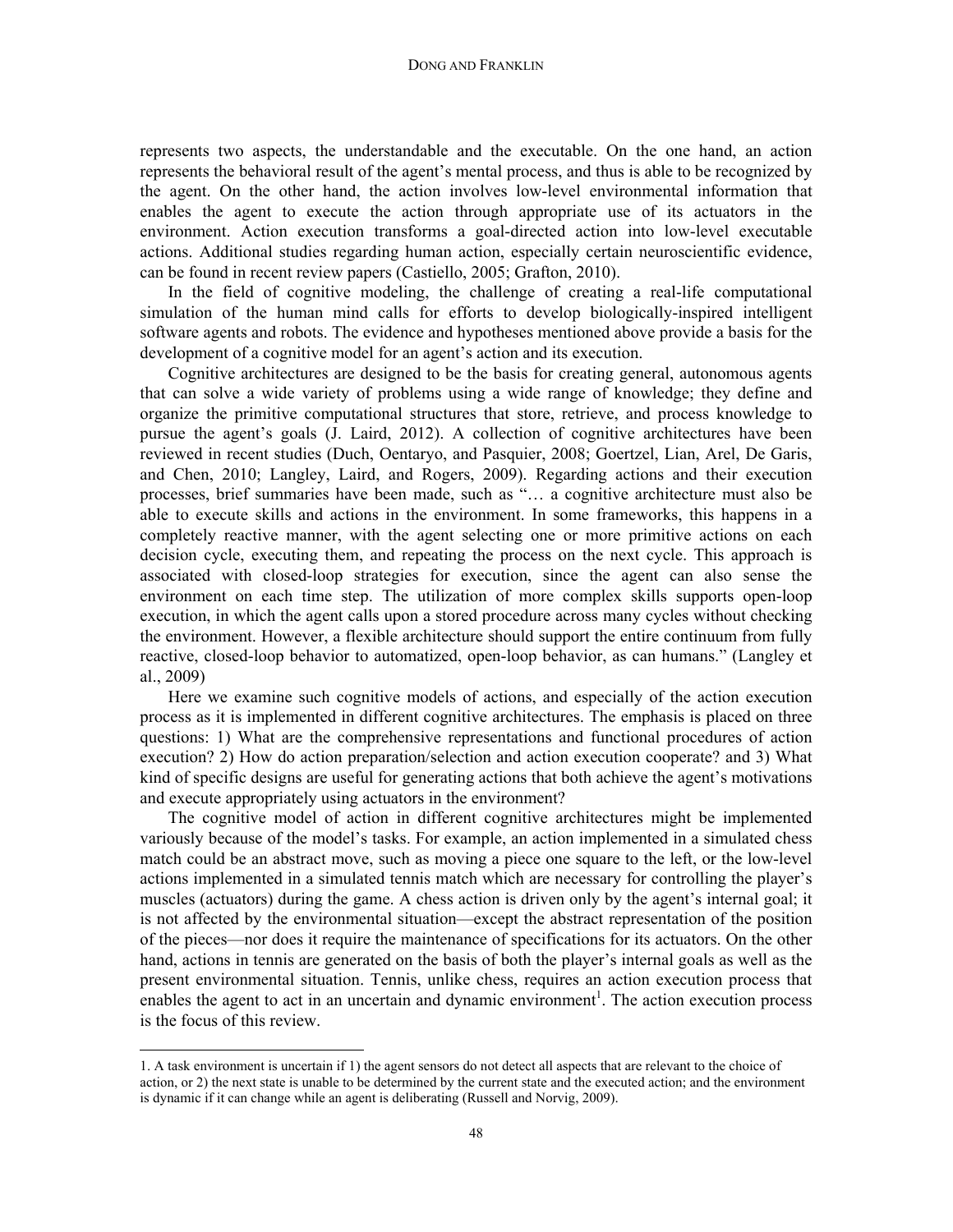Even for the cognitive architectures in which action execution has been considered, the architecture may or may not completely implement it as a standard component. Some architectures implement a complete action execution process, such as ACT-R (J. Anderson, 2007) and LIDA (Franklin, Madl, D'Mello, and Snaider, 2014); other architectures only transform prepared/selected high-level actions into general low-level actions, and leave the action execution process to a domain-dependent external program, such as Soar (J. Laird, 2012). We review both types of architectures' action execution models below.

The next section describes a set of popular cognitive architectures with models for action execution. For each of these architectures, we first give a brief introduction and overview of the architecture's major components and functions; then we examine its specific implementation of action execution. Section 3 concludes with a comparative summary of the action execution processes reviewed in Section 2.

### **2. Action Execution Processes of Cognitive Architectures**

In this section, we review the action execution processes of different cognitive architectures in the ensuing subsections. In each of the subsections, after an introduction to the architecture, we examine the representations and procedures inside the action execution process, as well as the cooperation between action execution and other high-level cognitive modules.

## **2.1 4D/RCS**

The review content of 4D/RCS mentioned here is mainly in response to a paper by Albus and Barbera (2005). We cite the paper for this whole subsection, unless other explicit citations or quotations are mentioned.

Real-time Control System (RCS) is a cognitive architecture designed to enable multiple levels of intelligent behaviors, achieved by a multi-layered hierarchy of sensory-interactive intelligent control process nodes. The most recent version, 4D/RCS, embeds the 4-D approach (Dickmanns, 1992, 2000), a machine vision technology, within the RCS control architecture.

Each node in the architecture contains sensory processing (SP), world modeling (WM), value judgment (VJ), behavior generation (BG), and a knowledge database (KD) (Albus and Barbera, 2005). A SP process receives input from sensors; SP and WM processes cooperate to filter, attribute, and classify the input data as a perception process; WM processes create and update the recognized states of the world in the KD; a BG process accepts tasks and plans, and executes behaviors to accomplish those tasks; a VJ process evaluates the results of tentative plans, and saves evaluation results in the KD.

Process nodes act hierarchically. The BG processes form a command tree: each input task is decomposed into a plan consisting of subtasks for subordinate BG processes. Information maintained in the KD is shared between WM processes in nodes above, below, and at the same level within the same sub tree. Sensory data flow up the SP hierarchy typically forms a graph; and these data are populated by the WM in the KD at each level.

A WM predicts what will change in the world as the result of an action, and what will stay the same, giving its solution to the frame problem. Specifically, the location and direction of motion of objects in the world are represented in an image or map, and a simple comparison between one frame and the next distinguishes what changes from what does not in a dynamic environment.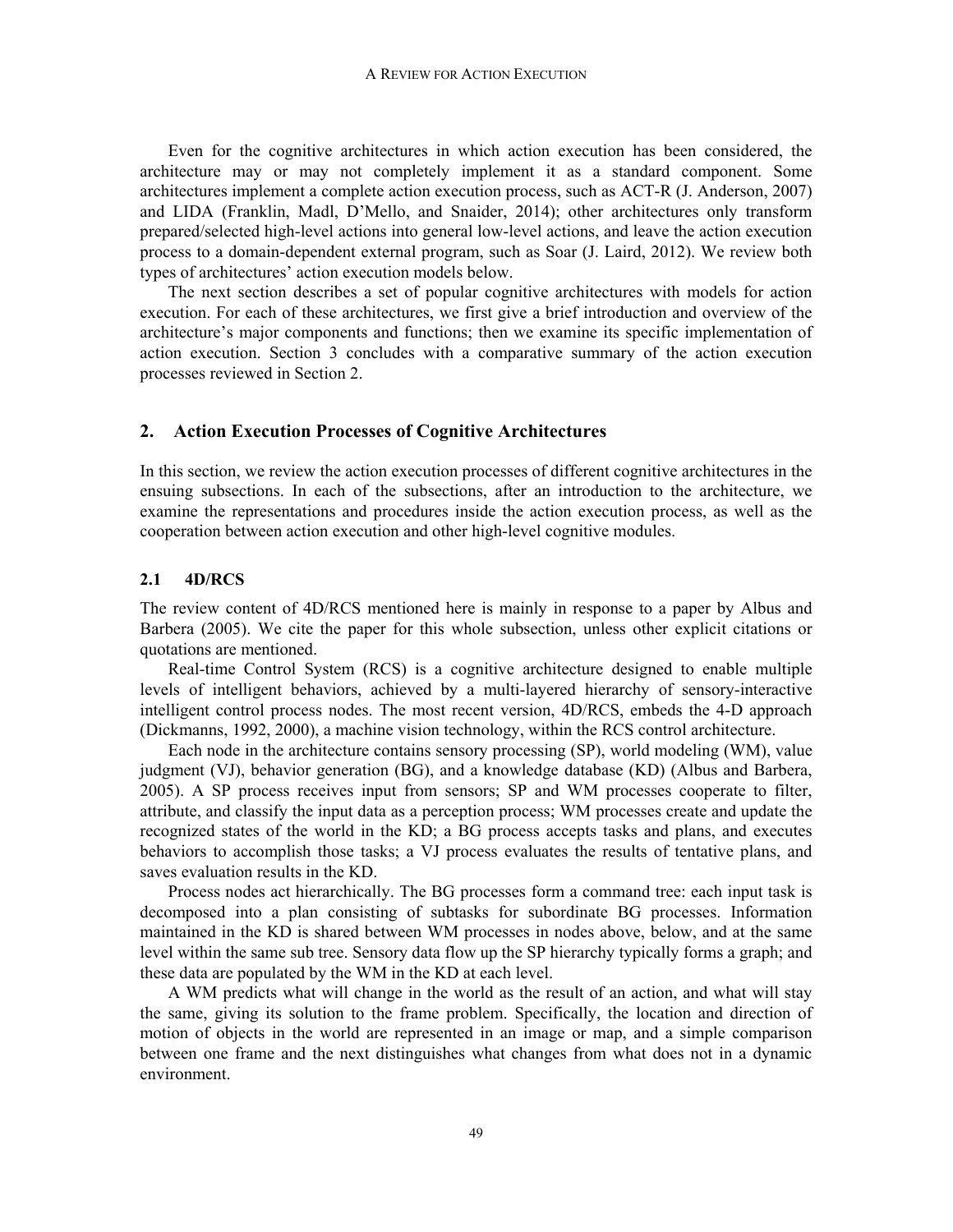#### DONG AND FRANKLIN

A BG process receives tasks from a supervising BG process as input. The receiving BG process has a planner that decomposes each task into a set of coordinated plans for subordinate BG processes. During this period, tentative plans are proposed by the BG planner; the VJ evaluates the probable results of those plans as predicted by the WM; and a plan selector in the BG planner will choose the plan with the greatest value as the current plan. "For each subordinate there is an executor that issues commands, monitors progress, and compensates for errors between desired plans and observed results. The Executors use feedback to react quickly to emergency conditions with reflexive actions. Predictive capabilities provided by the WM may enable the executors to generate pre-emptive behavior" (Albus and Barbera, 2005).

In each node, the content of the selected current plan is moved from the planner into an "executor plan buffer" that initiates and guides the upcoming execution. This buffer is an interface between the planner and executor processes, and also the interface between deliberative and reactive processes.

At the top level of the architecture, the task is defined by the agent's goal that is established typically by a human operator outside of the agent<sup>2</sup>. At each successive level in the hierarchy, tasks from the level above are decomposed into subtasks that are sent to the subordinate levels below. Finally at the bottom level, decomposed task commands are sent to actuators to generate movements.

In each node of 4D/RCS, the execution is driven by a selected plan so as to reflect the requirements of the agent's goal in a bottom-up fashion that is reactive to the sensory input. Thus, at the lower levels of the architecture, the process nodes generate goal-directed reactive behaviors, while at the higher levels, the process nodes enable decision-making and deliberative behaviors. 4D/RCS has implemented both the action preparation/selection and the action execution processes hierarchically; it allows a more gradual, and thus smoother, transformation from the agent's motivations, represented by a top-level task, to low-level actions that are directly applied to the agent's actuators.

#### **2.2 ACT-R**

-

Adaptive Control of Thought-Rational (ACT-R) is a cognitive architecture, a theory for simulating and understanding human cognition based on numerous facts derived from psychological experiments (Budiu, 2013). ACT-R consists of two types of modules: memory modules and perceptual-motor modules. Action preparation (selection) and action execution are implemented in ACT-R by using these two types of modules separately. An agent's motivation is achieved by choosing a proper action in memory modules, and the action is appropriately executed in the motor modules.

There are two types of memory modules in ACT-R: declarative memory and production memory. Declarative memory, represented in structures called chunks, maintains knowledge that people are aware of, and can share with others through a set of buffers. Procedural memory, encoded in production rules, represents knowledge outside of their awareness that is expressed in their behavior rules (ACT-R 6.0 Tutorial, 2012). A production rule is a condition-action pair. The condition specifies a pattern of chunks that must be in declarative memory's buffers for the production to apply; a production fires if its condition matches the chunks in the buffers. The action specifies some actions, all of which are to be taken when the production fires (ACT-R 6.0 Tutorial, 2012). "[A] critical cycle in ACT-R is one in which the buffers hold representations

<sup>2.</sup> A 4D/RCS agent is not autonomous because its original goal is not driven by its own motivation or agenda but comes from outside, created by a supervisor, such as its operator.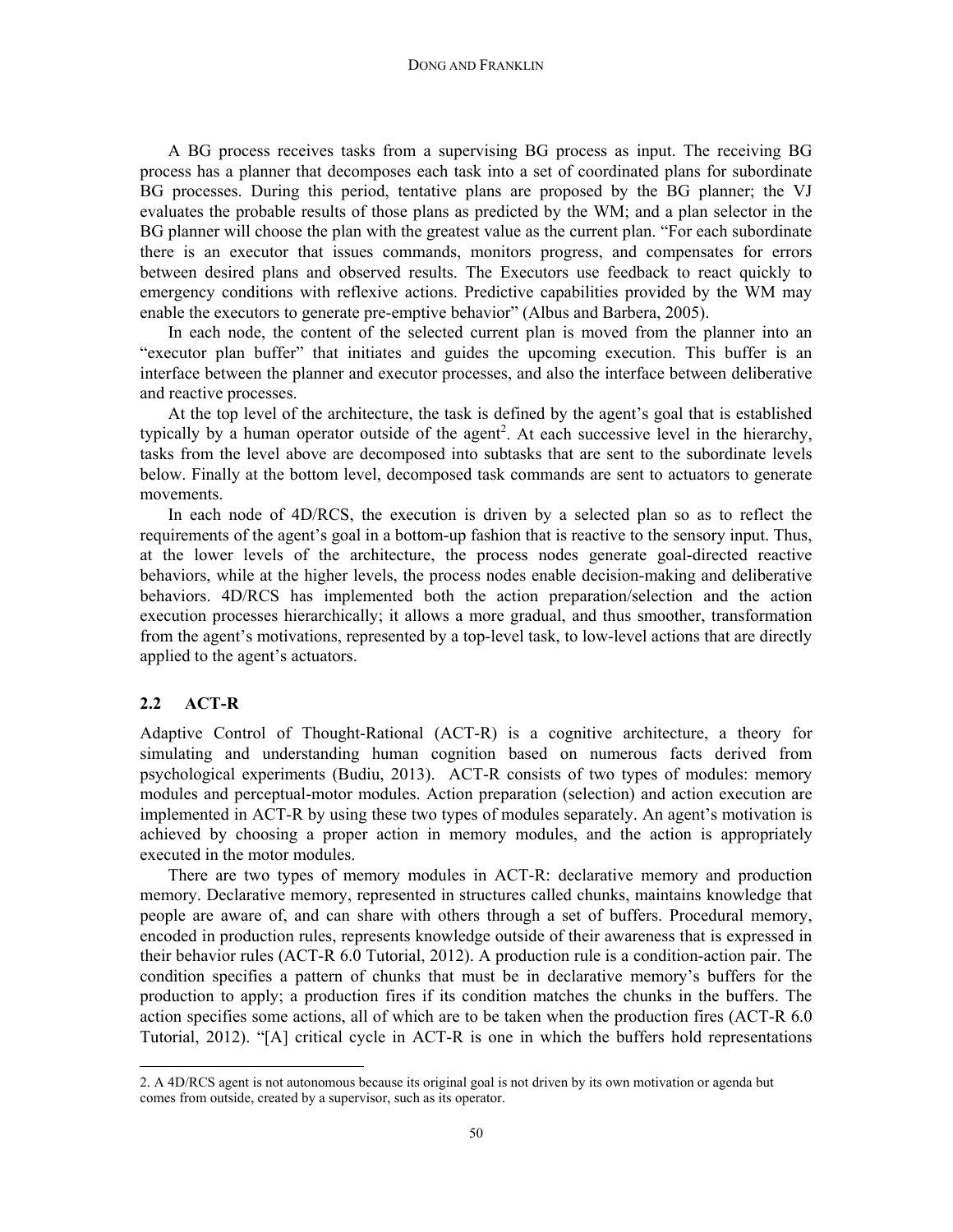determined by the external world and internal modules, patterns in these buffers are recognized, a production fires, and the buffers are then updated for another cycle" (J. R. Anderson et al., 2004).

ACT-R's perceptual-motor modules provide an elementary cognitive layer by which to couple the environment with the high-level cognition layer, including declarative memory and production memory (Byrne and Anderson, 2001). Perceptual-motor modules embedded in ACT-R 6.0 was heavily influenced by Kieras and Meyer's EPIC system (1996). Their major difference is that, only one production rule fires each time in ACT-R, while EPIC allows multiple rules fire, a parallel cognitive processing.

The motor module in ACT-R 6.0 is developed based on EPIC's manual motor processor (module). It is designed for modeling a simulated hand to operate a virtual keyboard and mouse (Bothell, n.d.). The motor module "receives commands from the production system that specify a movement style (e.g., PUNCH, as in punch a key) and the parameters necessary to execute that movement (e.g., LEFT hand and INDEX finger)" (Byrne and Anderson, 2001). The movement is generated through three phases: preparation, initiation, and execution. Below we describe each phase in turn.

In the preparation phase, the motor module builds a list of "features" which guide the actual movement; the features include the movement's style and parameters. For an example, in the movement of "punch the key below the left index finger", three features of PUNCH, LEFT, and INDEX are involved in the preparation. (Byrne and Anderson, 2001). The amount of time that preparation takes depends on the number of features that need to be prepared—the more that need to be prepared, the longer it takes.

The motor module maintains a history of the last set of features that it prepared. The actual number of features that need to be prepared depends upon two things: the complexity of the movement to be made and the difference between that movement and the previous movement. On one end of the scale, the motor module is simply repeating the previous movement, then all the relevant features will already be prepared and do not require preparation. On the other end, a request could specify a movement that requires the preparation of full features because which have not been made in previous movements.

By default, the first 50ms after the preparation is movement initiation (Bothell, n.d.). After that, the movement may be executed if the motor module is not already executing a movement (Byrne and Anderson, 2001). "If a movement is currently being executed, then the newly prepared movement will be queued and will not be executed until the current movement and all other movements in the queue have been executed" (Byrne and Anderson, 2001).

In ACT-R, "[t]he world with which a model interacts is called the device. The device defines the operations which the perceptual modules can use for gathering information and the operators available to the motor modules for manipulating the device." (Bothell, n.d.). The executed movement sent out from the ACT-R motor module is passed to the related device module in order to carry out the execution in the real world.

There is typically no direct communication between the perceptual and motor modules in  $ACT-R<sup>3</sup>$ . The data passed to the motor module always comes from the high-level declarative or production memory. This is almost the only significant conceptual difference between LIDA's SMS (see Section 2.9) and ACT-R's motor module.

l

<sup>3.</sup> There is only very limited direct connectivity between perceptual and motor modules. Spatial information in particular is communicated directly.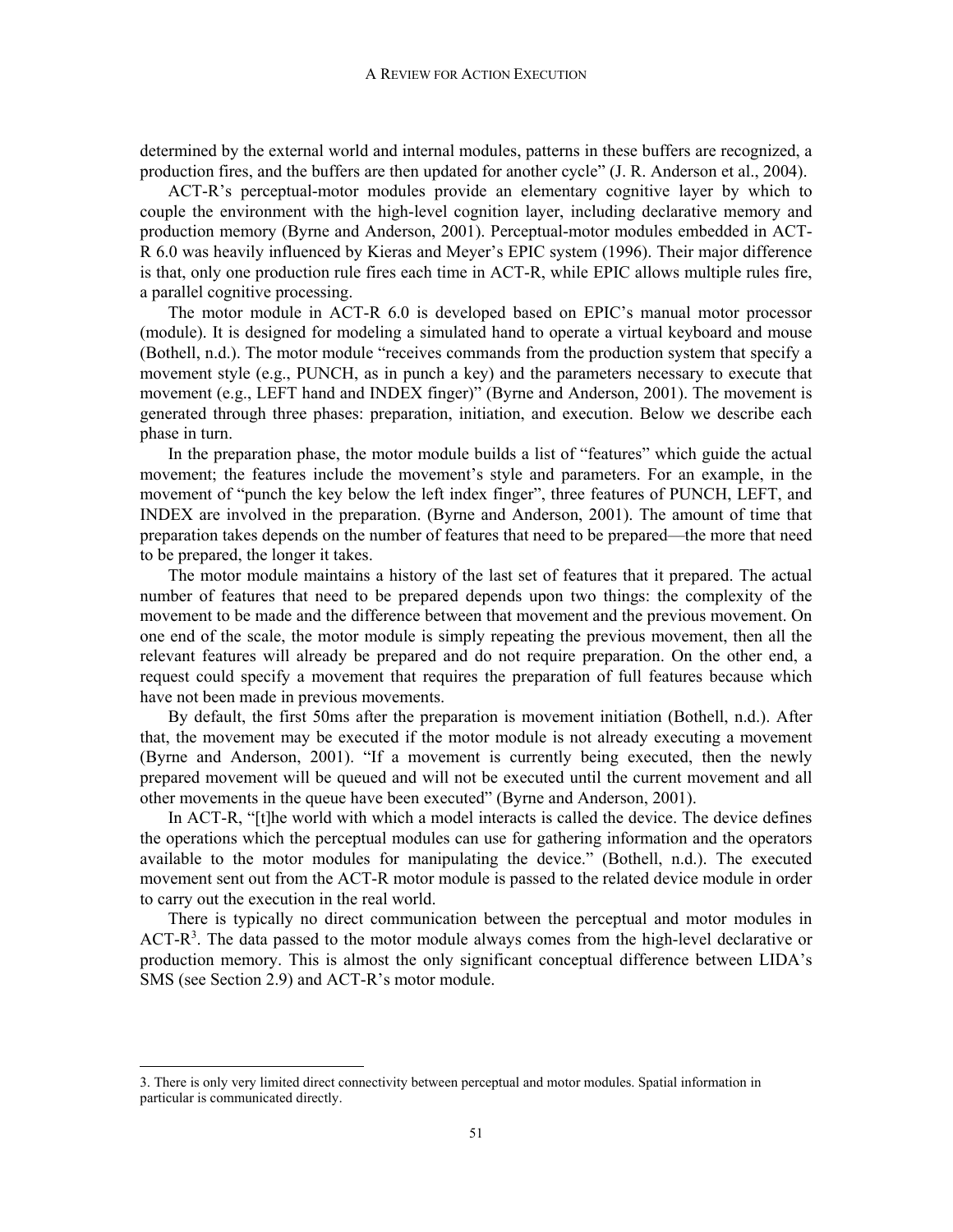### **2.3 BECCA**

l

This subsection heavily relies on a paper by Rohrer (2012). We cite it for the whole subsection unless we explicitly cite or quote otherwise.

A Brain-Emulating Cognition and Control Architecture (BECCA) is developed to address the problem of natural world interaction (NWI). NWI is the set of all tasks by which an agent pursues its goal in an unstructured physical environment. BECCA consists of an automatic feature creator and a model-based reinforcement learner to capture structure in the environment and to maximize rewards respectively. BECCA issues action commands to a world module and receives back a reward signal and observations in the form of sensory input and basic features. The world module is not the part of the standard BECCA architecture. Rather, it maintains simulations of the world, agent embodiment, actuators, and so on (see details later in this section).

The feature creator identifies patterns in the input. Sensory inputs are formed into groups based on how often they are co-active, and patterns within each group are identified as features and added to a feature space. The creator also maps the input into that feature space at each time step; the strongest feature voted by the projected input is activated. Features can be built hierarchically into higher-level features. Low-level features progressively activate high-level features, and the final set of activated features is passed to the reinforcement learner as a feature simulation.

In the reinforcement learner, a feature activity vector maintains the recent incoming feature simulations. A salience filter selects a single feature from the vector for attention<sup>4</sup>, and the working memory maintains a brief history of attended features.

The reinforcement learner forms a model of the world and uses that model to select actions that will maximize the amount of reward. "The model consists of a list of feature-space transitions in the form of cause-effect pairs, each with an associated count and reward value. At each time step, the previous working memory is compared to the list of causes and the attended feature is compared to the list of effects. If a similar pair exists within the model, its count is incremented, and its reward value is adjusted toward the current reward. If there isn't a sufficiently similar pair, the previous working memory and attended feature are added as a new cause-effect pair" (Rohrer, 2012). In this way, the model is formed and updated. "The count associated with each transition establishes its frequency of observation, and the reward value represents the expected reward associated with making that transition" (Rohrer, 2012).

In the feature space, a transition represents a path segment that, when linked to other segments, may take a BECCA agent to its desired state from the current one. To predict the likely effect of a transition, the agent ranks the expected transition by 1) the matching strength between the current state and the cause of the transition, and 2) the count of the transition, and selects the transition with the highest rank.

Many effects are conditional on the actions selected by the agent. If an expected transition has both high similarity to the current state and high reward, and involves an agent's action on it, that action will be selected and executed.

There are two types of action selection in BECCA, deliberative and reactive. Their major difference regards the content of the current state that is used in the prediction of transitions and in the action selection. In deliberative action selection, only the working memory (the recently attended features) is used to seed predictions and action selections from the model, while the entire feature activity vector is used in reactive action selection. The final selected action results

<sup>4.</sup> From the viewpoint of LIDA (see Section 2.9), this selection acts as the beginning of an agent's consciousness, and the most salient feature is the consciousness content.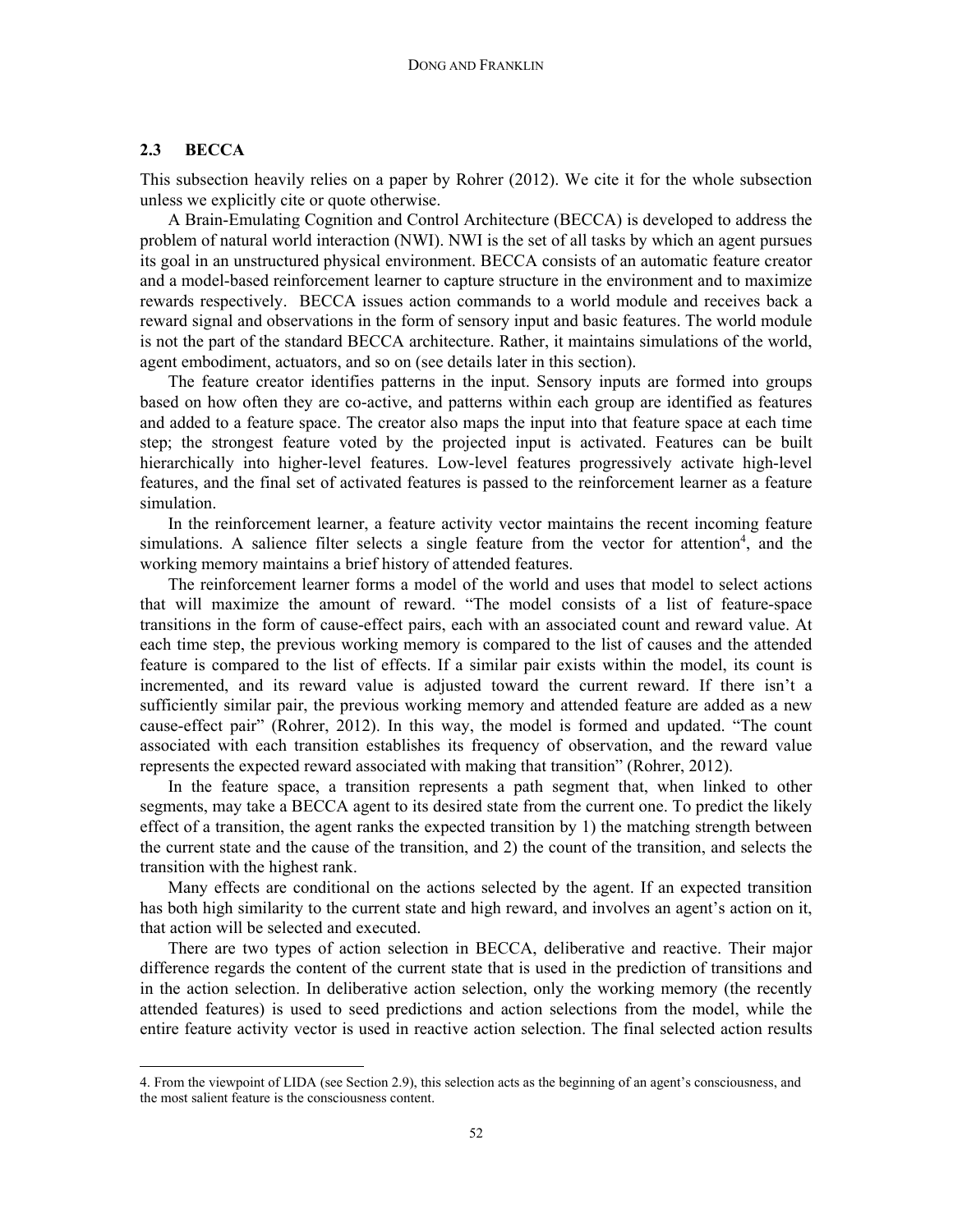from a nonlinear sum of the actions selected by the two selection modes. The deliberative action is also fed back to the working memory so that the action's effect can be recorded as part of the previous working memory content when the model is trained on the following time step.

A world module maintains 1) the environment—the simulation of the real world with which humans interact; 2) the physical embodiment of the agent—the virtual actuators and sensors of the hardware and the mechanisms that couple them; 3) preprocessing between sensors/actuators and the BECCA agent; and 4) a reward calculator providing reward value to the model of reinforcement learner<sup>5</sup>. From the viewpoint of action, a preprocessing step occurs between the selected action and the actuators; this step may include the incorporation of coordinated multiactuator motions, fixed motion primitives, and heuristic goal pursuit subroutines.

An action processing mechanism unique to BECCA is its two-step action selection process: 1) Certain transitions, cause-effect pairs, are predicted (selected), and 2) an action is selected from the predicted transitions if the effect of the transition with the highest expectation relies on that action. These three components, cause, action, and effect, may be represented and organized differently in other architecture. For examples, in many other architectures such as ACT-R and Soar (see Section 2.10), a production rule is used to represent a condition-action pair, corresponding to cause and action in BECCA; while in LIDA (see Section 2.9), all of three components are encapsulated together: a data structure called a scheme includes context, action, and result, corresponding to BECCA's cause, action, and effect respectively.

Another issue is that the action execution process is outside the standard BECCA architecture. The commands for controlling actuators are not generated by the BECCA agent, but rather by the preprocessing of a world module. Also, the world module maintains the domain knowledge; this allows the BECCA agent to remain unchanged between many different domains (tasks). A similar strategy is implemented in Soar as well: its operator application doesn't really perform the action on actuators but an external program is always necessary to handle the final execution (performance). In contrast, some architectures do involve the action execution process in their architecture, such as ACT-R and LIDA.

#### **2.4 CERA-CRANIUM**

-

We cite a paper (Arrabales, Ledezma, and Sanchis, 2009) for this entire subsection of CERA-CRANIUM. Other citations or quotations will be explicitly noted in the text.

The Conscious and Emotional Reasoning Architecture (CERA) is a cognitive architecture structured in layers, providing a flexible framework with which to integrate different cognitive models of consciousness. CERA offers a basic hypothesis that conscious contents emerge as a result of competition and collaboration between specialized processors (functions). The Cognitive Robotics Architecture Neurologically Inspired Underlying Manager (CRANIUM) provides services through which CERA can execute thousands of asynchronous but coordinated concurrent processes.

CERA is structured in four layers, which are as follows:

1) The sensory-motor services layer comprises a set of communication services that provide a uniform access interface for the agent's physical sensors and actuators.

<sup>5.</sup> A BECCA agent is not autonomous because its action decision is not driven by an agenda or motivation inside but by artificial rewards created outside of the agent.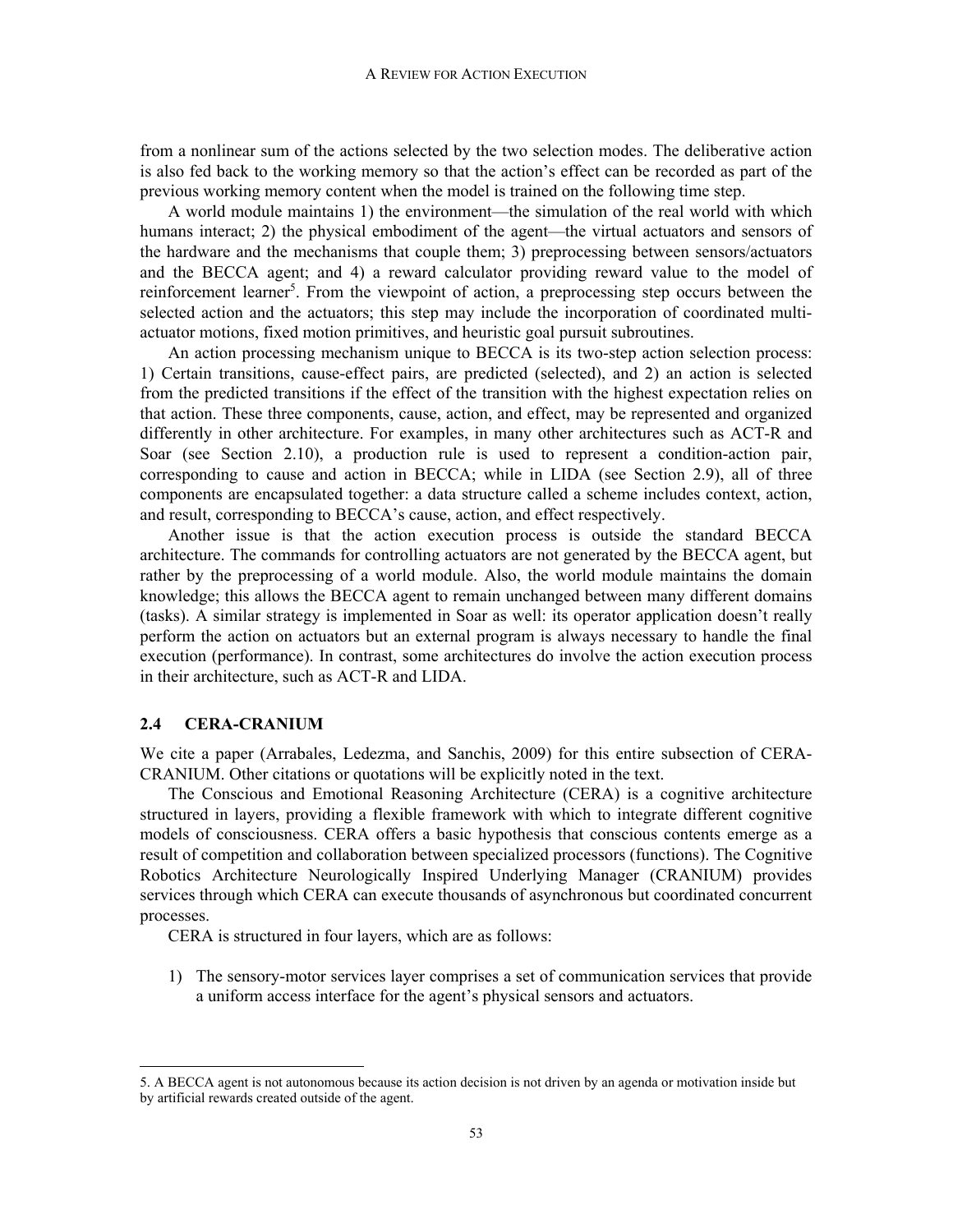- 2) The physical layer is responsible for the low-level representations and preparations of the agent's sensors and actuators. Actuator commands are finally regulated at this level.
- 3) The mission-specific layer maintains complex perceptions and behaviors that are combined from and decomposed to the single sensory-motor content. Complex behaviors represent the agent's missions; one mission typically involves several goals.
- 4) The core layer includes a set of modules that perform higher cognitive functions. CERA is designed to allow customized core modules, such as attention, preconscious management, memory management, and self-coordination.

A CRANIUM workspace implements a set of specialized processors and a shared access working memory for the processors. Each of these processors is designed to perform a specific function, cooperating and competing with other functions. A CERA agent has two hierarchically arranged CRANIUM workspaces. The low-level workspace is located in the CERA physical layer and the high-level is located in the CERA mission specific layer. Based on the two CRANIUM workspaces, the perception flows are organized bottom-up in packages called single percepts, complex percepts, and mission percepts. Meanwhile in the same workspaces, a topdown action<sup>6</sup> flow includes mission behaviors, simple behaviors, and single actions; behaviors are iteratively decomposed until a sequence of atomic actions is obtained.

The core layer's operations are problem domain dependent. The operations are directed by the problem's interests, meta-goals, instead of mission-specific goals coming from lower layers. Meta-goals shape the overall resulting behaviors. At any given time, a number of possible behaviors are generated in the CRANIUM workspaces; however, only those behaviors that are directed to the same locations as the represented meta-goals are likely to be selected and finally executed.

There are three types of processors related to the action process implemented in the CRANIUM workspaces.

- 1) Action planners transform the input behavior into the corresponding sequence of atomic actions that are submitted for eventual execution, so as to achieve the behavior's missions.
- 2) Action preprocessors prepare the atomic actions generated from action planners. Action preprocessors build so-called "single action constructs" to provide specific contextual data for actions. "Proprioceptive sensory data is also included in order to adapt actions to the current position of the actuators" (Arrabales et al., 2009).
- 3) Reactive processors are typically located in the CERA physical layer. They provide a quick response to stimuli that are considered harmful or highly undesired for the agent. These processors build simple behaviors to diminish or prevent negative consequences when unsafe or undesired situations are detected, without the participation of upper cognitive processes.

l

<sup>6.</sup> The term "action" is an abstract concept; it refers to a class of action-kind concepts organized in different levels, including mission behaviors, simple behaviors, and single actions.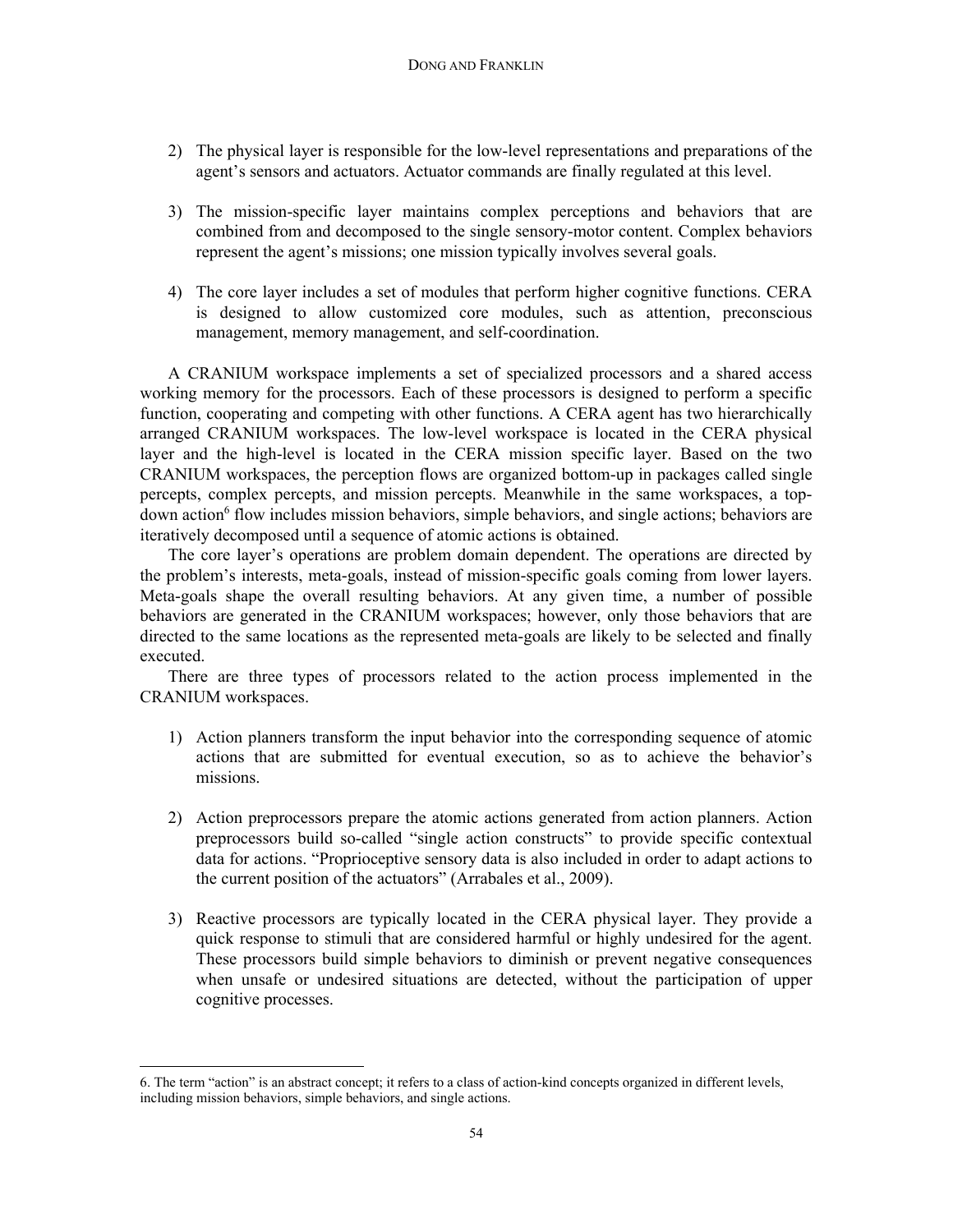In summary, the CERA-CRANIUM action process supports both action selection—the selection between behaviors driven by the domain independent meta-goals—and the action execution—the decomposition from a behavior to a sequence of atomic actions, implemented by the action planners and the final execution preparation in the physical layer. CERA-CRANIUM also establishes the interface between the agent and its environment in the sensory-motor services layer, providing the agent with the necessary environmental specifications.

### **2.5 CLARION**

1

CLARION stands for Connectionist Learning with Adaptive Rule Induction ON-line. The purpose of this architecture is to capture all the essential cognitive processes within an individual cognitive agent (Sun, 2003, 2006). CLARION consists of a number of subsystems, including the action-centered subsystem (the ACS), the non-action-centered subsystem (the NACS), the motivational subsystem (the MS), and the metacognitive subsystem (the MCS). The ACS implements the action decision making of an individual cognitive agent (Sun, 2003). The MS motivates an agent to choose its actions by means of the rewards or gains which the agent seeks to maximize. The MS influences the working of the ACS by providing the context in which the goal and the rewards of the ACS are set (Sun, 2006).

The ACS consists of two levels of representation: the top level for explicit and the bottom level for implicit knowledge. The implicit knowledge generally does not have associated semantic labels, and is less accessible. Accessibility refers to the direct and immediate availability of mental content to the major operations that act on it. The bottom level is a direct mapping from perceptual information to actions, implemented in backpropagation neural networks<sup>7</sup> involving distributed representations, whose representational units in the hidden layer are capable of accomplishing tasks, but are generally not individually meaningful (Sun, 2003). Furthermore, the backpropagation neural network in the ACS has the potential for multiple instances, and a selection process is proposed for the backpropagation neural network. In contrast, the explicit knowledge is more accessible, manipulable, and has conceptual meaning (Sun, 2006). At the top level, a number of explicit action rules are stored, which are usually in the following form: current-state-condition  $\rightarrow$  action (Sun, 2003). An agent can select an action in a given state by choosing an applicable rule. The output of a rule is an action recommendation, which is similar to the output from the bottom level (Sun, 2003).

The two levels implemented in CLARION's ACS operate independently: each of them makes action decisions based on the current state in parallel. The action sent out from both top and bottom levels are all performable. The final output action of the ACS is a combination of the output actions from the top and bottom levels. On the other hand, CLARION also models an interaction between the top and bottom levels, as well as between explicit and implicit knowledge. The input state or the output action to the bottom level is structured using a number of input or action dimensions; each of the dimensions has a number of possible values. At CLARION's top level, an action rule's condition or action is represented as a –high-level node which is connected to all the specified dimensional values of the inputs or actions at the bottom level (Sun, 2003).

The overall algorithm of CLARION's action decision making consists of a structure that goes from perception to actions, and ties them together through the top and bottom levels of the ACS's

<sup>7.</sup> Learning of implicit knowledge (the backpropagation network) transpires at the bottom level. "In this learning setting, there is no need for external teachers providing desired input/output mappings. This (implicit) learning method may be cognitively justified" (Sun, 2006).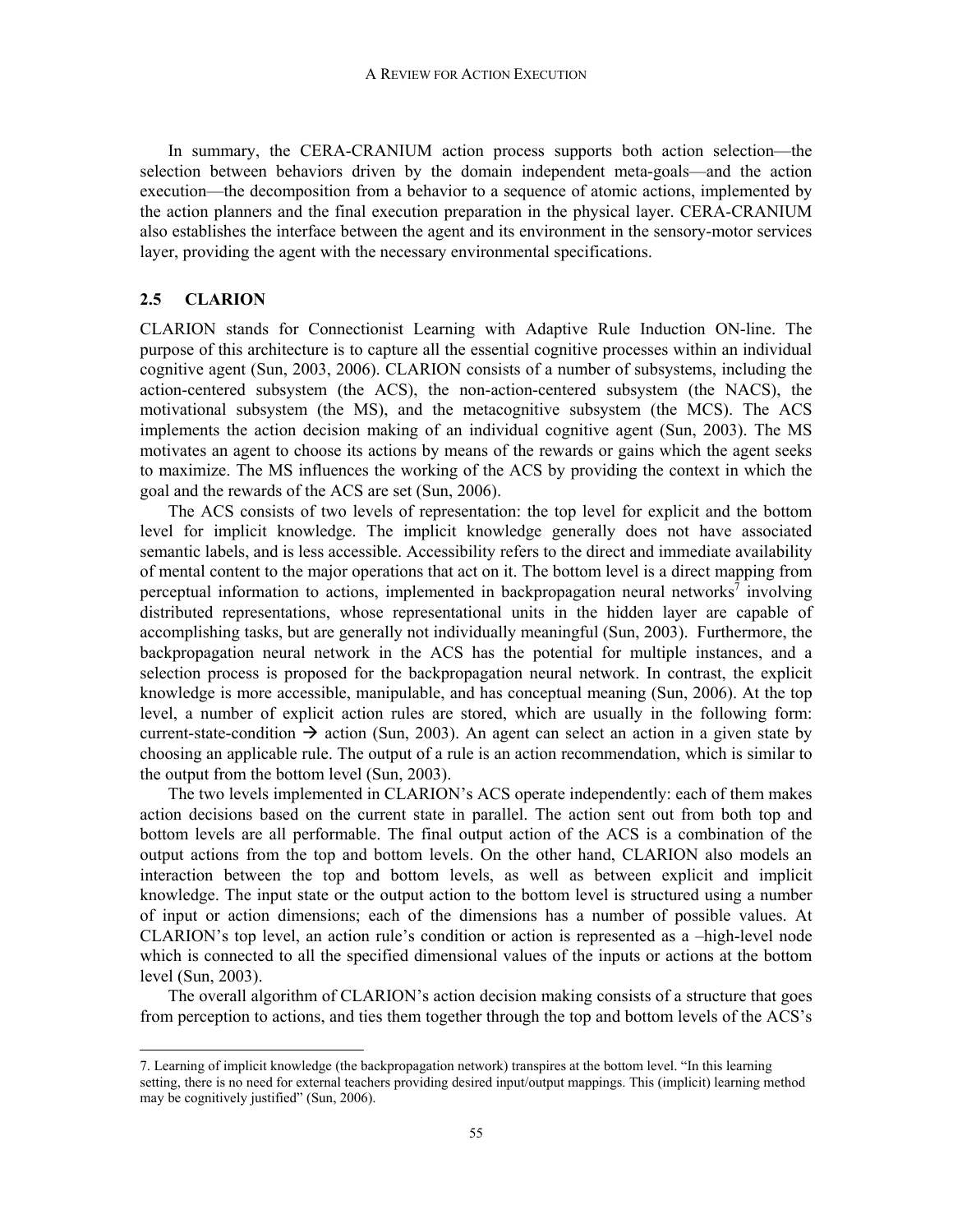cognitive processes as follows: "Observing the current state of the world, the two levels of processes within the ACS (implicit and explicit) make their separate decisions in accordance with their own knowledge, and their outcomes are somehow 'combined'. Thus, a final selection of an action is made and the action is then performed" (Sun, 2003). This decision making mechanism covers both action selection (preparation) and action execution. The top level of the mechanism provides the agent's internal goal for action execution, and the bottom level provides real-time environmental information. Note that the specifics of the agent's actuators are not involved in the representation of output actions (motor commands). This means the output performable actions of CLARION are independent of the motors of the robot's actuators; this is different than the executable motor commands mentioned in the introduction.

Additionally, learning has been applied in CLARION's ACS in three distinct ways: 1) the learning of implicit knowledge at the bottom level; 2) bottom-up learning, or learning explicit knowledge at the top level by utilizing implicit knowledge acquired in the bottom level; and 3) top-down learning, the assimilation at the bottom level of explicit knowledge from the top level (which must have previously been established through bottom-up learning) (Sun, 2003).

## **2.6 EPIC**

This review of EPIC mainly relies on an EPIC overview paper (Kieras and Meyer, 1997). We cite the paper for this entire subsection, unless explicit citations or quotations are claimed in the text.

Executive Process-Interactive Control (EPIC) is a cognitive architecture created for modeling human task performance. EPIC has three processing modules: 1) sensory processors, 2) motor processors, and 3) a cognitive processor that represents a general procedure as a set of production rules to perform a complex multimodal task. During the execution of a procedure, EPIC specifies both the production-rule programming for the cognitive processor as well as the relevant perceptual and motor processing parameters.

Specifically, there are visual and auditory processors that accept multimodal stimuli as perceptual input. This input is stored in the corresponding working memory located in the cognitive processor.

The motor processors produce a variety of simulated movements for the hands, eyes, and vocal organs. From the cognitive processor, an action's command is sent to a motor processor that consists of the movement type (name) and certain parameters.

There are two steps for a complete movement: a preparation and an execution. In the preparation, the motor processor transforms the movement type (name) into a set of movement features and generates them. "The time to generate the features depends on how many features can be reused from the previous movements (repeated movements can be initiated sooner), and how many features have been generated in advance" (Kieras and Meyer, 1997). The ensuing execution step begins with an initiation phase, followed by the actual physical movement. In addition to reusing the features remaining from previously executed movements, the movement features may be prepared in advance. "If the task permits the movement to be anticipated, the cognitive processor can command the motor processor to prepare the movement in advance by generating all of the required features and saving them in motor memory" (Kieras and Meyer, 1997).

Rather than the voluntary movements produced by various motor processors, as mentioned above, the oculomotor processor may produce the involuntary (reflexive) eye movements, either saccades or small smooth adjustments in response to the visual situation.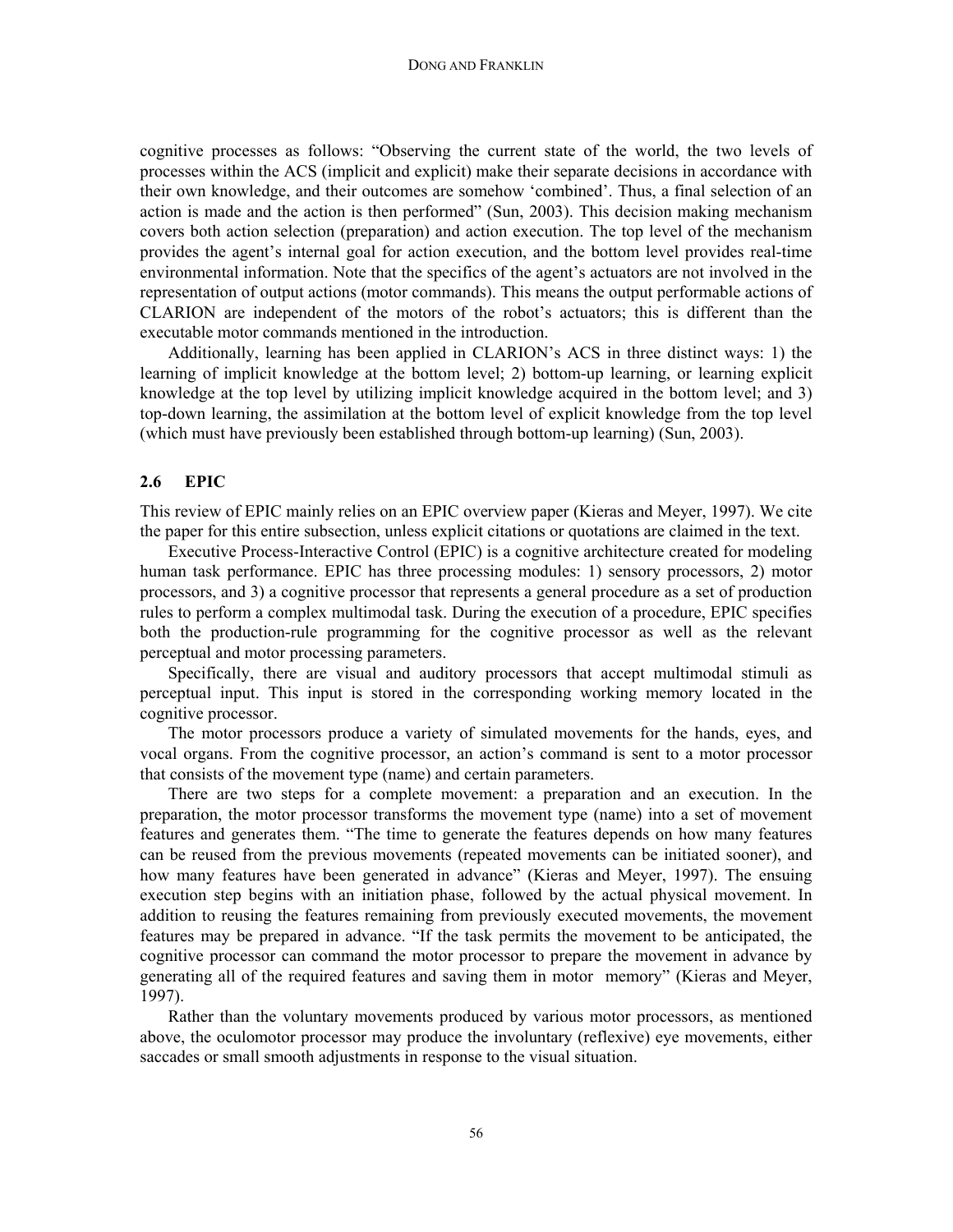In the cognitive processor, there is a set of production rules that specify which actions are performed in certain situations to accomplish a task. The format for a rule is <rule-name> IF <condition> THEN <action>. The rule condition will test the contents of the production system working memory. The rule action will then add or remove information from the working memory, or send a command to the motor processors. Motor working memory stores information about the current state of the motor processors.

The cognitive processor operates cyclically. During each cycle, the contents of working memory are first updated with the perceptual input information and the previous cycle's modifications; then the contents of the production system working memory are updated based on the rules that fire, and the action commands of the firing rules are sent to the motor processors. A unique feature of EPIC is that it will fire all rules in which conditions match the contents of working memory and will execute all of the corresponding actions; in other words, the EPIC cognitive processor allows parallel cognitive processing.

The EPIC model builder should provide 1) the task environment, either physical or simulated, which includes the characteristics of relevant objects external to an EPIC agent, 2) a set of tasks which specify the environmental events, 3) task-specific sensory data encodings (representations), and 4) the task procedures represented as production-rules.

In summary, regarding the action process in EPIC, action selection and action execution have been implemented by production rules firing in the cognitive processor, and movement preparation and execution in the motor processors separately.

## **2.7 GLAIR**

We cite a paper (Shapiro and Bona, 2010) for this subsection, unless other citations or quotations are explicitly mentioned in the text.

Grounded Layered Architecture with Integrated Reasoning (GLAIR) is a multi-layered cognitive architecture for embodied agents. In GLAIR, the highest layer is the Knowledge Layer (KL), which contains the agent's beliefs, and performs reasoning and selects acts. The middle layer is the Perceptuo-Motor Layer (PML), which grounds the KL symbols in perceptual structures and primitive actions. The lowest layer is the Sensori-Actuator Layer (SAL), which contains the controllers of the sensors and actuators of the hardware or software agent.

The KL contains the beliefs of the agent; with respect to action, it includes 1) plans for carrying out complex acts and for achieving goals, 2) beliefs about the preconditions and effects of acts, and 3) policies about when, and under what circumstances, acts should be performed.

The PML is responsible for the communication between the KL and the SAL by three topdown sub layers: the PMLa, the PMLb, and the PMLc. The PMLa grounds the KL symbols, providing primitive actions; the PMLc abstracts the sensors and actuators into basic behavioral repertoire of the robot. The PMLb translates and communicates between the PMLa and the PMLc.

GLAIR agents execute a sense-reason-act cycle. The original focus of the GLAIR design is on reasoning, but not problem solving or goal-achievement such as ACT-R. Its basic driver is based on reasoning: either thinking about some perceptual input, or answering some question. If the input (typically a natural language utterance) is a statement or a question, the GLAIR agent will output the proposition of the statement or the answer to the question respectively. A later added acting component allows a GLAIR agent to obey a command, to perform an act and to achieve a goal. When the input is a command, the agent will perform the indicated act, implementing an action process that is the focus of this review.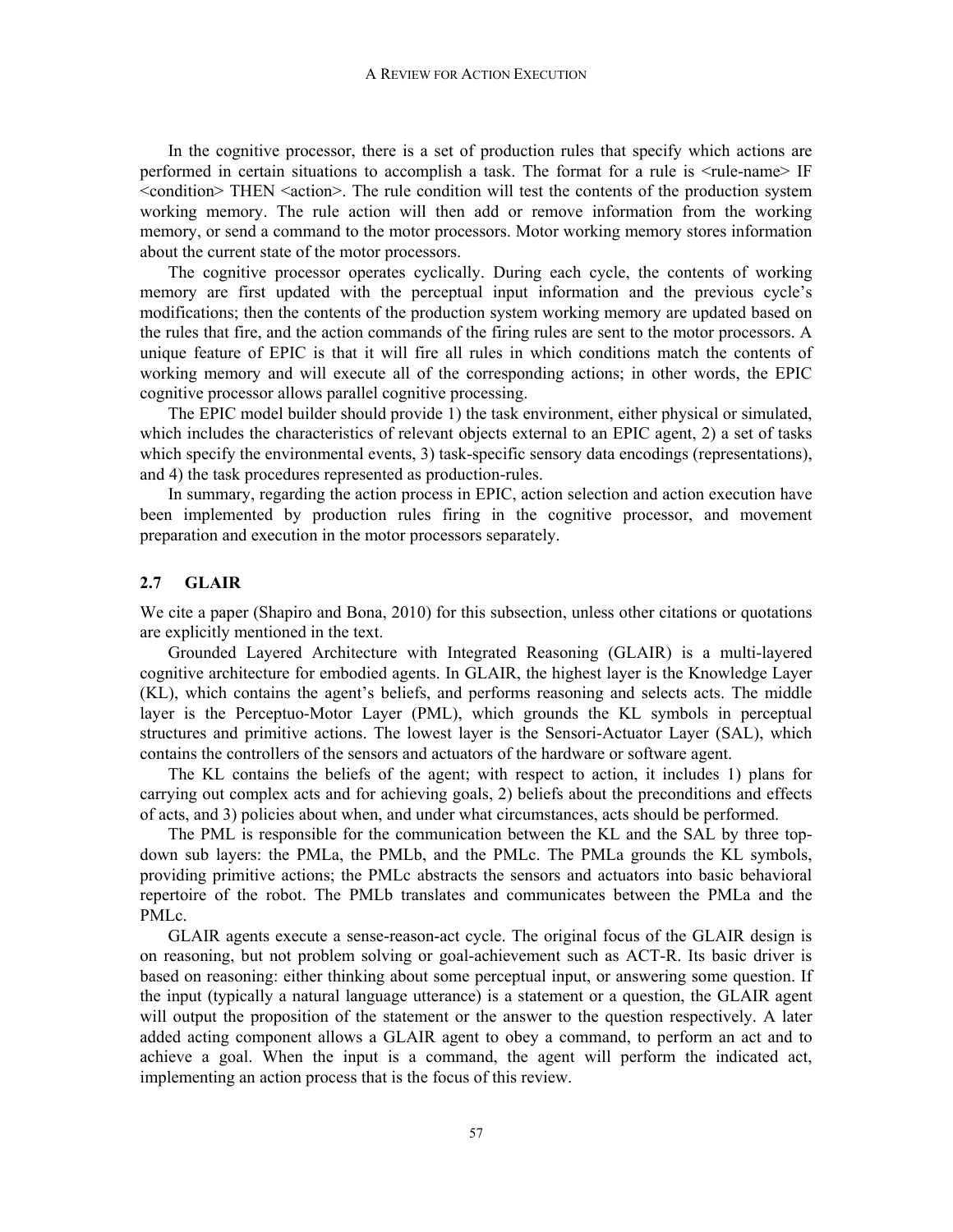An act consists of an action and one or more arguments. For an example, "the term find (Bill) denotes the act of finding Bill (by looking around in a room for him), composed of the action find and the object Bill" (Shapiro and Bona, 2010). Acts may be classified as either external, mental, or control. External acts affect the outside world. Mental acts affect the agent's beliefs and policies. Control acts are the control structures used to support ground computational processes such as inference operations so as to maintain the GLAIR acting system.

GLAIR acts may also be classified as primitive, defined, or composite. Primitive acts are the basic acts predefined in the PMLa. Composite acts consist of primitive acts. A defined act is the abstracted identifier of a plan; if a GLAIR agent is to perform a defined act, it "deduces it" to a plan and performs it. Such a plan is an act, which can be either a primitive, composite, or defined. It is assumed that a plan is "closer" to primitive acts than a defined act. A defined act may have different plans depending on circumstances. The use of conditional plans has allowed a GLAIR agent to select among alternative procedures to perform.

The procedure for performing an act consists of several steps:

- 1) To attempt to achieve the preconditions of the act and, if it is a defined act, to prepare a set of candidate plans that can be used to perform the act.
- 2) If the act is a defined act, only its most suitable plan is tried, after which the agent will automatically consider it successful.
- 3) Effects of the act are derived before the act is performed; and after that, the agent will consider all the effects of the act to hold.

In GLAIR, the act is represented in the same formalism as other declarative knowledge such as the agent's beliefs. However, the declarative knowledge and the act are maintained by the KL and the PMLa layers separately. In this way, the declarative and procedure knowledge are represented with the same formalism but operated in different levels.

The PMLa layer grounds the KL by providing primitive actions, transforming high-level actions to low-level. Although the actions maintained in PMLa are primitive, they are independent of the implementation of the agent's body. It is the PMLc layer which directly abstracts the actuators<sup>8</sup> of the robot into the basic behavioral repertoire of the robot body. The primitive actions in the PMLa are translated to these basic behavioral repertoires—the basic execution units of GLAIR—through PMLb.

Two steps occur during the process of action execution: 1) actions are initially selected in the KL driven by reasoning results and translated into their primitive format in the PMLa layer; and 2) the primitive actions are translated to actuator-dependent basic behavioral repertoires in PMLc through PMLb, and then those basic units are sent to SAL for execution.

# **2.8 ICARUS**

l

We cite a paper (Langley and Choi, 2006) for this entire subsection. Other citations or quotations will be notated explicitly.

ICARUS is a cognitive architecture for physical agents that has been influenced by results from cognitive psychology. ICARUS's most basic mechanism, conceptual inference, operates by

<sup>8.</sup> In the original paper (Shapiro and Bona, 2010), the authors use the term "effectors" instead of "actuators" as we do here.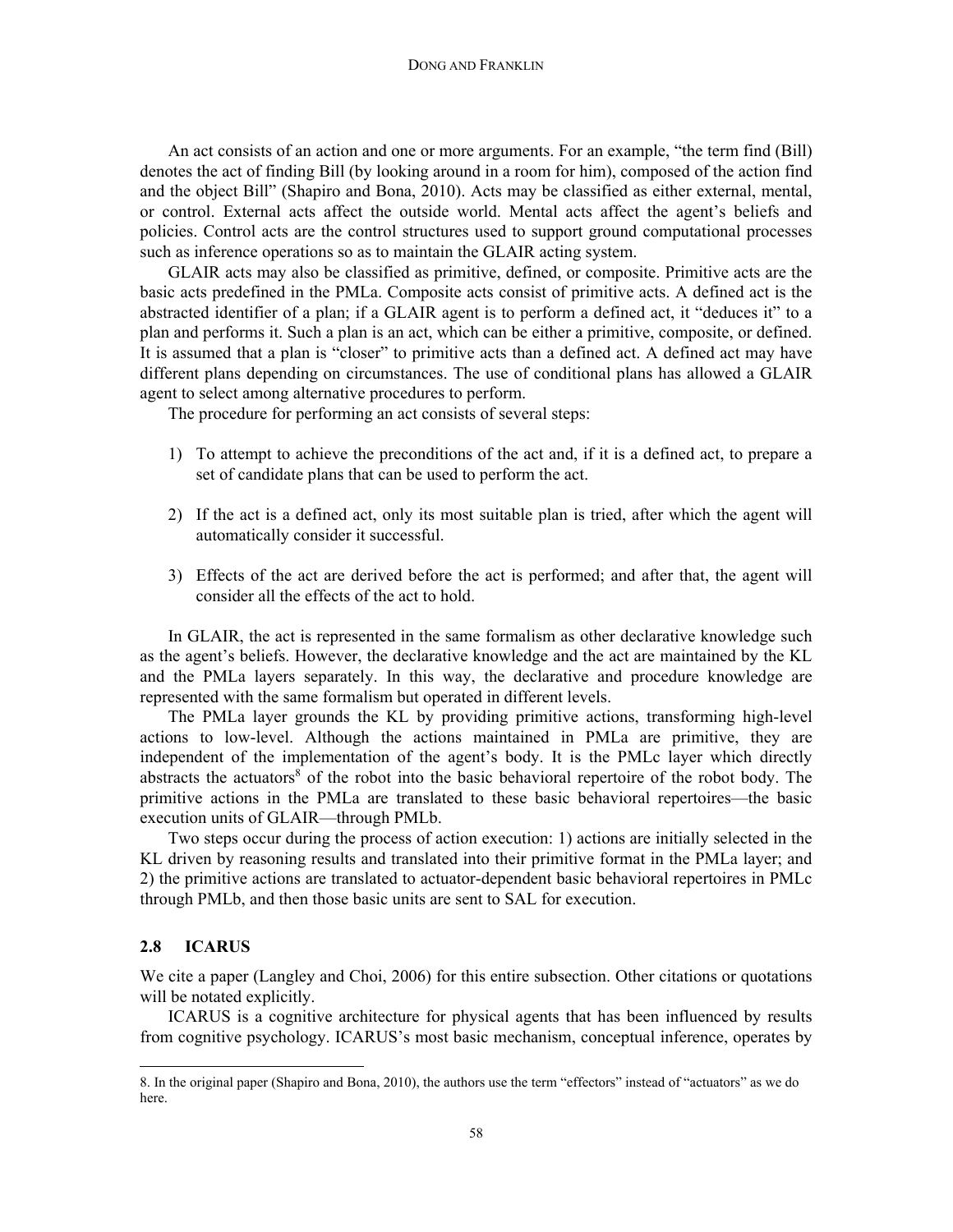matching long-term conceptual structures against short-term perceptual data and beliefs. Based on the inference, ICARUS operates processes for goal selection and skill execution.

In order to perceive the states of the external environment, ICARUS incorporates a perceptual buffer (short-term memory) that describes aspects of the environment. The element stored in this memory responds to a particular object, and characterizes the object's specifications at the current time step. ICARUS also includes a conceptual memory, which contains long-term structures that are the classifications of the environmental state. During each cycle of conceptual inference, objects are perceived first into the perceptual buffer, where they begin to match against long-term conceptual classifications. The system updates its belief memory based on the results of this matching. The elements in the belief memory describe relations among objects. ICARUS repeats this inference process, updating its beliefs about the environment over time.

In order to take action in the environment, ICARUS has a performance mechanism that concerns goals the agent wants to achieve, skills the agent can execute to reach them, and intentions about which skills to pursue.

Specifically, ICARUS includes a goal memory that contains a list of agent's objectives. The goal is a set of concept instances that the agent wants to achieve, and the goal memory takes the same form as belief memory. An agent needs to select only one goal at a time among multiple elements in goal memory. On each time, it chooses the goal with the highest priority that is not yet achieved.

ICARUS has a long-term skill memory that contains skills it can execute in the environment and use to accomplish goals. Each skill has a head and a body. The head states the skill's objective, and the body specifies the necessary perceptual data and beliefs of a skill. Multiple skills may have the same head; they provide different ways to achieve the same goal under different conditions. Once the agent has chosen a goal, it selects a skill to achieve the goal based on a matching between the skill body's specifications and the agent's current perceptual data and beliefs<sup>9</sup>.

The skills are organized hierarchically. "Primitive skills" refers to actions that the agent can execute directly in the environment, while non-primitive skills are goals/sub-goals that the agent might seek to achieve. Primitive skills correspond to the executable motor commands mentioned in the introduction. During the execution of a non-primitive skill, the agent must find a path downward from its goal to one or more terminal primitive skills in the hierarchy. Once the agent has selected a skill path for execution, it invokes the actions referred to the primitive skill or skills in the path.

If the applicable skill is not found, an impasse appears, and the agent invokes its problem solver for achieving the goal. The agent decomposes the goal into sub-goals iteratively until find the skills for achieving them. The skills applicable for all sub-goals are finally selected and then executed to achieve the goal. A new skill is learned for the goal by structuring the applicable skills for those sub-goals. The similar impasse resolving mechanism has been implemented in Soar (Section 2.10) as well.

# **2.9 LIDA**

1

For historical reasons LIDA stands for Learning Intelligent Distribution Agent. The LIDA Model (Franklin et al., 2014) is a conceptual, systems-level model of human mental processes, used to

<sup>9.</sup> In LIDA (see Section 2.9), a similar matching occurs in the process of recruiting schemes. Schemes are selected based on a matching between the agent's conscious contents, the most salient current situation, and the scheme's context and result contents.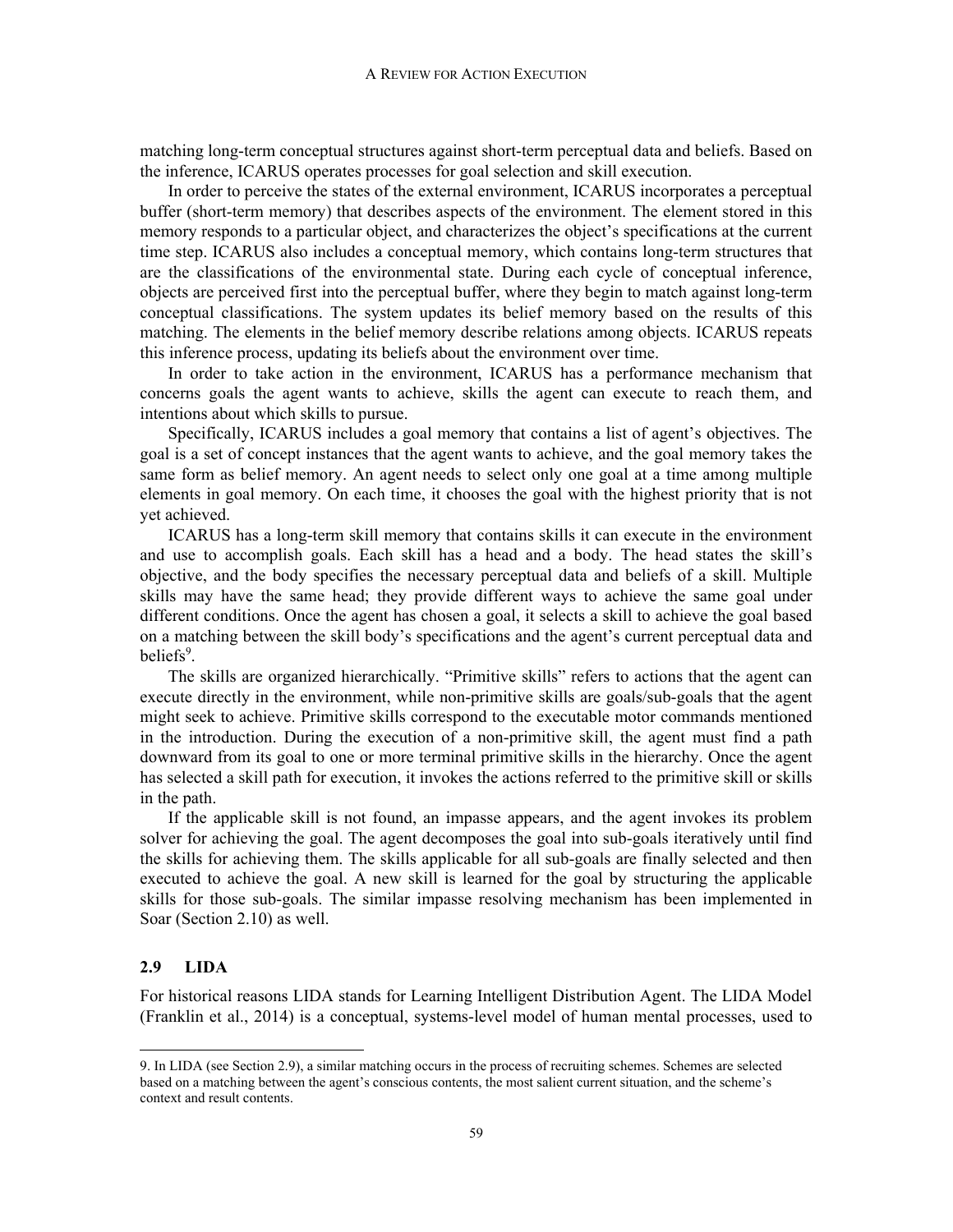develop biologically-inspired intelligent software agents and robots. It implements and fleshes out a number of psychological and neuropsychological theories, but is primarily based on Global Workspace Theory (Baars, 1988, 2002).

The LIDA model is grounded in the LIDA cognitive cycle. Each cognitive cycle consists of three phases: 1) the LIDA agent first senses the environment, recognizes objects, and builds its understanding of the current situation; 2) by a competitive process, as specified by Global Workspace Theory (Baars, 1988), it then decides what portion of the represented situation should be attended to, and broadcast to the rest of the system; 3) finally, the broadcast portion of the situation supplies information allowing the agent to choose an appropriate action to execute, and modulates learning (Franklin et al., 2014). The simulated human mind can be viewed as functioning via a continual, overlapping sequence of these cycles.

The dual aspects of action are represented in the LIDA Model as the distinct processes of action selection and action execution. Specifically, the sensory data retrieved in LIDA influences the action process at two "levels". At one level, sensory data is filtered through the understanding and attention phases, and then helps recruit appropriate actions in the action selection process; the selected result is used to initiate certain processes operating in the concomitant action execution process, ultimately generating executable low-level actions. At the other level, the sensory data is sent through a dorsal stream channel<sup>10</sup> directly to the action execution process for assisting the execution.

In LIDA's action selection process, one or more schemes are recruited first based on the most salient current situation—a scheme is a data structure representing the procedure knowledge stored in LIDA's Procedural Memory. It is comprised of three components: a context, an action $1<sup>1</sup>$ , and a result. With some reliability, the result is expected to occur when the action is taken in its context—and then, the schemes' context and result components are bound with additional information of the current situation, so that the recruited schemes are instantiated into behaviors. A behavior has a data structure similar to a scheme, but the components of context and result have been instantiated with concrete values. Finally, a behavior is selected based on the agent's motivation and its understanding of the current situation.

The process of action execution has been recently added to LIDA, modeled by the Sensory Motor System (SMS) (Dong and Franklin, 2014). Two other LIDA modules, Action Selection and Sensory Memory, provide relevant information—a selected behavior and the sensory data through a dorsal stream channel, respectively–as inputs to the SMS. The SMS sends out motor commands to an agent's actuators to execute its selected action in the environment. Within the SMS, three data structure types have been proposed—the motor command (MC), the motor plan (MP), and the motor plan template (MPT)—and three types of processes have been modeled: online control, specification, and MPT selection.

A motor command (MC) is applied to an agent's actuator. Every MC has two components: a motor name, and a command value. The motor name indicates which motor of an actuator the MC specifically controls, while the command value of a MC encodes the extent of the command applied to the motor.

An MP acts like a MC generator that generates MCs based on the sensory data transmitted via the dorsal stream. An MP is implemented based on the principles of the subsumption

1

<sup>10.</sup> In LIDA, the dorsal stream channel directly passes sensory data from the sensory memory to the action execution process.

<sup>11.</sup> In this context, the term "action" refers to a component of a scheme. This differs from the general usage, such as in the phrase "action execution". In this paper, we use "action" in the general sense, while "action of a scheme" refers to a particular component of that scheme.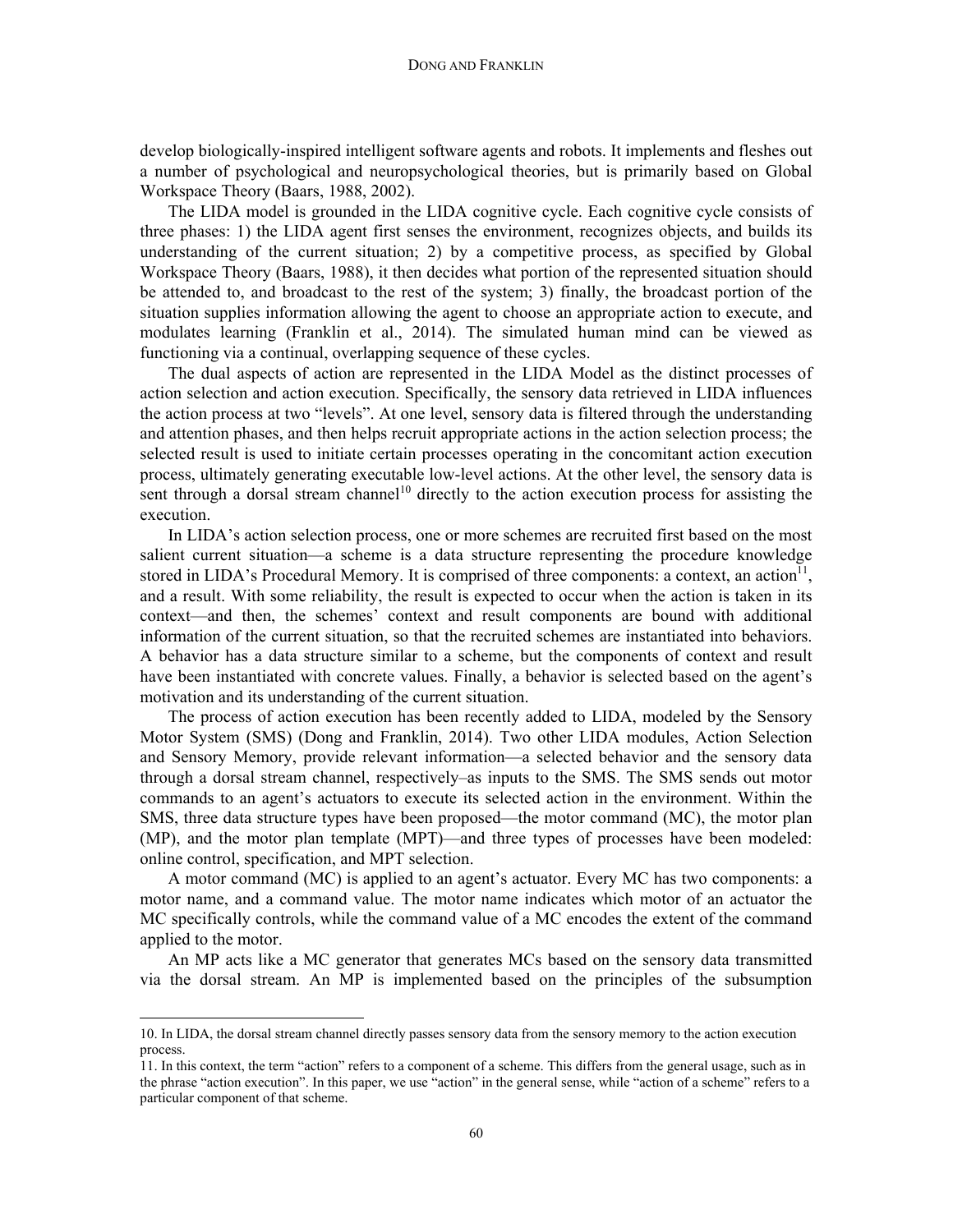architecture (Brooks, 1991), a reactive structure. In the subsumption architecture, 1) the sensory data is linked to directly thus determining the selection of motor commands that drive the actuators; 2) it decomposes a robot's control architecture into a set of task-achieving behaviors; and 3) it does not maintain any internal model of the world<sup>12</sup>, and is without any explicit representations. The MP generates motor commands as the output of the SMS to the environment (using actuators), while environmental data directly influence the generation process through the dorsal stream channel from Sensory Memory. These cyclically occurring processes are called the online control process of the SMS.

An MPT is an abstract MP that resides in an agent's long-term memory (Sensory Motor Memory in LIDA). It has a set of motor commands (MCs) that are not yet bound with the command values, whereas after a specification process, the motor commands are bound with specific values, instantiating the MPT into a concrete MP. Both sensory data from the dorsal stream and the selected behavior determine the specification process (Dong and Franklin, 2014). MPTs and MPs have very similar structures, so they are designed with nearly the same data structure. Their major differences are 1) an MPT is persistently stored in a long-term memory, while an MP is short-term, and created anew each time it is used; and 2) typically an MP's command values have been specified, while those of an MPT have not.

As the SMS's initial process, A MPT selection acts to select and initiate a MPT by an incoming selected behavior before the MPT is specified into a concrete motor plan. MPT selection chooses one MPT from the set of those associated with the selected behavior. It connects action selection to action execution. Currently this selection is built in by the agent designer (Dong and Franklin, 2014).

#### **2.10 Soar**

-

Soar is a cognitive architecture in pursuit of general intelligent agents (J. E. Laird, 2008). "The design of Soar is based on the hypothesis that all deliberate goal-oriented behavior can be cast as the selection and application of operators to a state. A state is a representation of the current problem-solving situation; an operator transforms a state (makes changes to the representation); and a goal is a desired outcome of the problem-solving activity" (J. E. Laird, Congdon, Coulter, Derbinsky, and Xu, 2012).

Soar has separate memories for descriptions of its current situation and its long-term knowledge. It represents the current situation in its working memory, which is Soar's short-term memory and maintains the sensory data, results of intermediate inferences, active goals, and active operators (J. E. Laird et al., 2012). The long-term knowledge specifies how to respond to different situations in the working memory so as to solve a specific problem.

All of Soar's long-term knowledge is organized around the functions of operator selection and operator application, which are organized as a processing cycle as described below (J. E. Laird, 2008; J. E. Laird et al., 2012).

1) Elaboration. Knowledge with which to compute entailments of short-term memory, creating new descriptions of the current situation that can affect operator selection and application indirectly.

<sup>12.</sup> Although no central world state is one of the essences of the subsumption architecture, implicit understanding and expectation of the environment has been built into the architecture by its layered structure.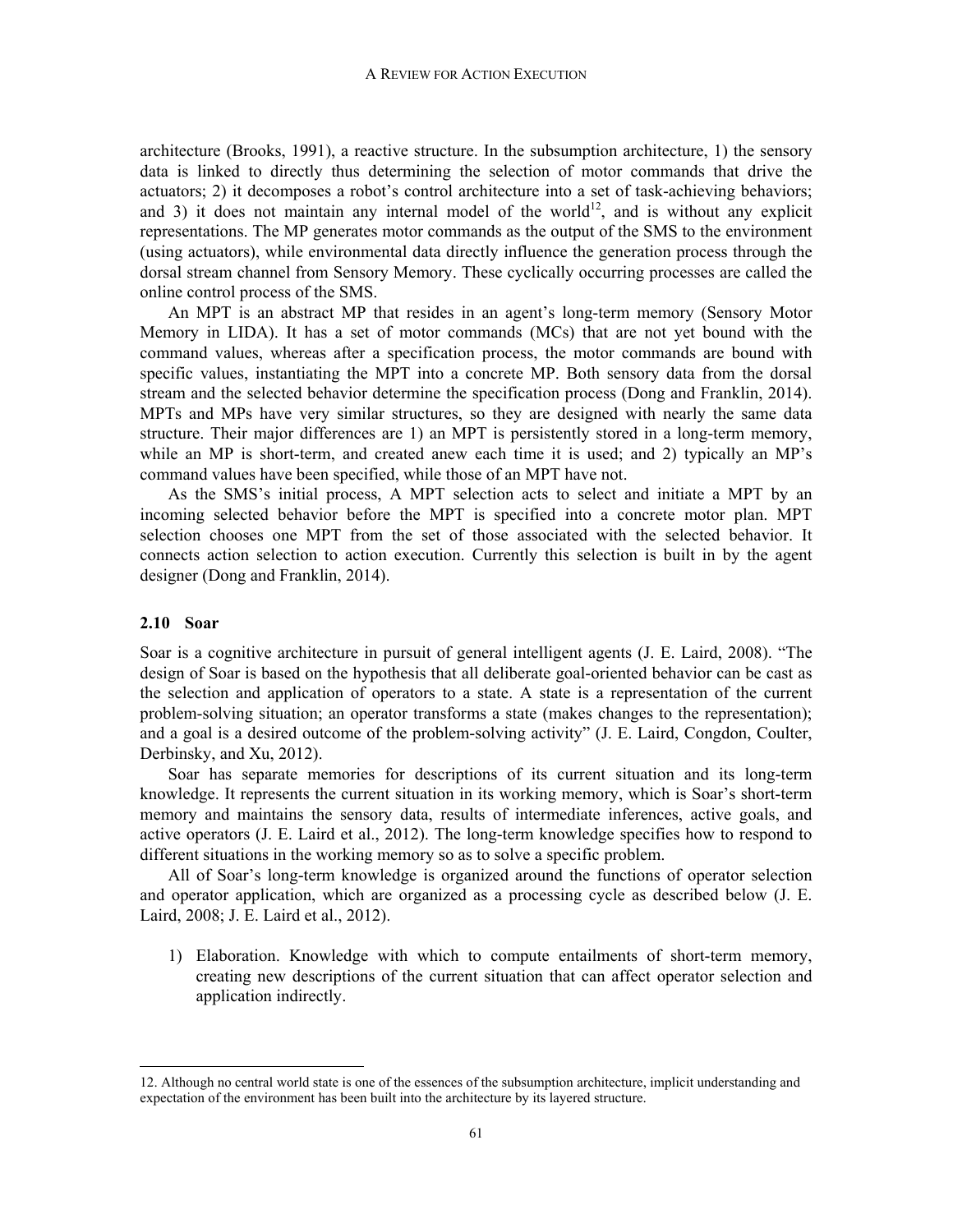- 2) Operator Proposal. Knowledge with which to propose operators that are appropriate to the current situation based on features of the situation tested in the condition of the production rules.
- 3) Operator Comparison (Evaluation). Knowledge of how to compare candidate operators, to create preferences for some proposed operators based on the current situation and goal.
- 4) Operator Selection. Knowledge with which to select an operator based on the comparisons. "If the preferences are insufficient for making a decision, an impasse arises and Soar automatically creates a substate in which the goal is to resolve that impasse. … The impasses and resulting substates provide a mechanism for Soar to deliberately perform any of the functions (elaboration, proposal, evaluation, application) that are performed automatically/reactively with rules." (J. E. Laird, 2008)
- 5) Operator Application. Knowledge of how the actions of an operator are performed on the environment, to modify the state.

Four of the above functions require retrieving long-term knowledge that is relevant to the current situation: Elaborating, Operator Proposal, Operator Comparison, and Operator Application. These functions are driven by the knowledge represented as production rules (J. E. Laird et al., 2012). A production rule has a set of conditions and a set of actions. The production's actions are performed if its conditions match working memory; that is, the production fires (J. E. Laird et al., 2012). The other function, Operator Selection, is performed by Soar's decision procedure, which is a fixed procedure that makes a decision upon the knowledge that has been retrieved (J. E. Laird et al., 2012).

An operator contains preconditions and actions; its action differs from a production rule's action. The operator action is an output for the agent to its internal or external environment, while actions of a production rule generally either create preferences for operator selection, or create/remove working memory elements (J. E. Laird et al., 2012).

When Soar interacts with the environment, it must make use of a mechanism that allow it to effect changes in that environment; the mechanism provided in Soar is called output functions (J. E. Laird et al., 2012). During the operator application process, Soar productions could respond to an operator by creating a structure on the output link, a substructure which represents motor commands for manipulating output. Then, an output function would look for specific motor command in this output link and translate this into the format required by the external program that controls the agent's actuators (J. E. Laird et al., 2012). "[In the external program,] functions that execute motor commands in the environment use the values on the output links to determine when and how they should execute an action" (J. E. Laird et al., 2012). This means that it is the Soar's external program, not its output functions, that specifies how to execute the action in detail (when and how).

In the case of Soar's output, motor commands, which cannot be directly performed (executed) on the external world, an external program is always necessary to handle the final "real" execution (performance) for Soar. Soar does not cover the representation of environmental information related to action. This allows it to maintain generality with a clear standard, without the necessity of considering every possible domain that the Soar agent might live in. Note the term "motor commands" in Soar expresses completely different concepts than in other architectures, such as LIDA, although it is used to represent the final output data in both cases. In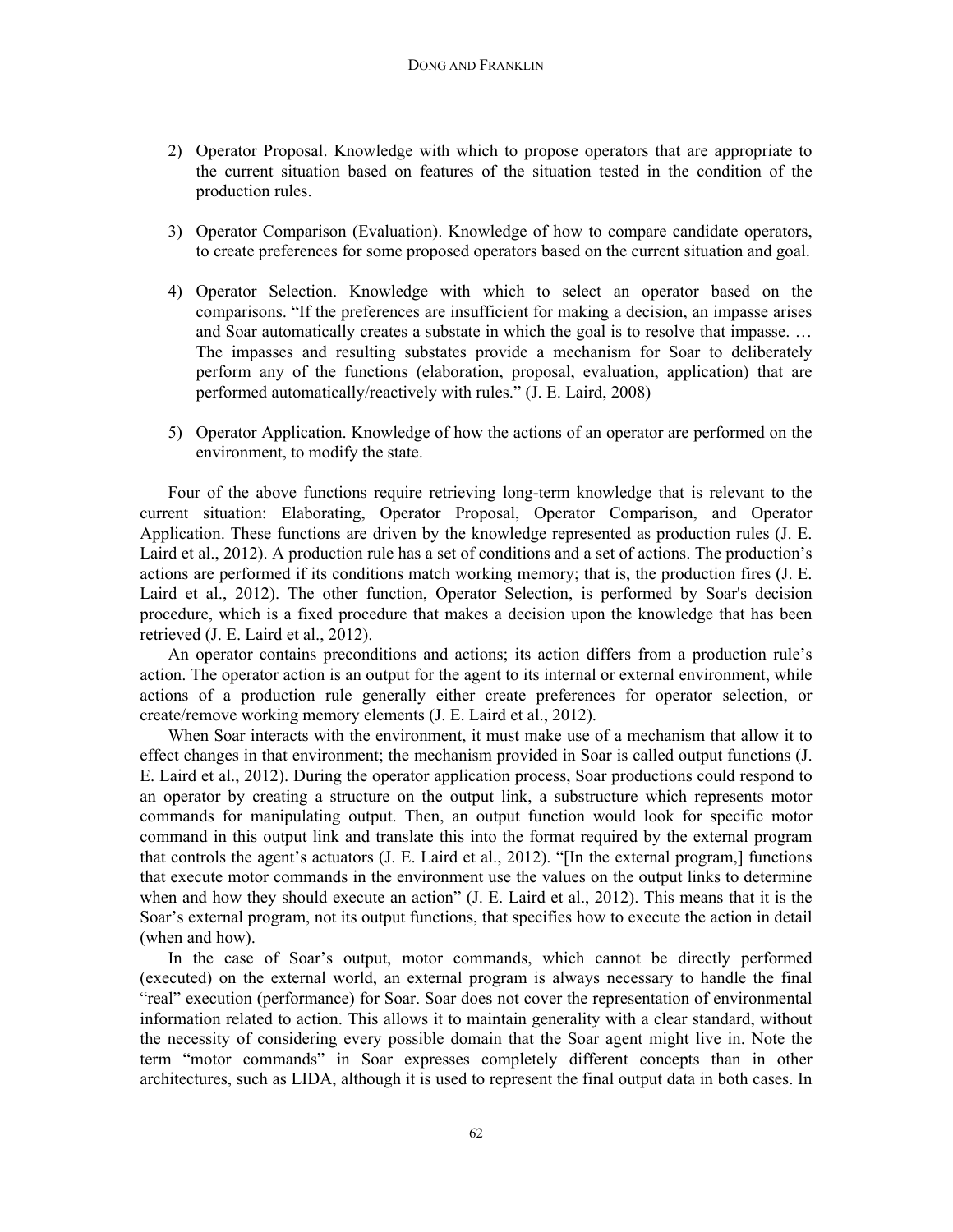LIDA, motor commands are executable, while in Soar they are not. By saying that motor commands are "executable", we mean that these commands 1) are able to be applied to the agent's actuators directly, and 2) are maintained in an order appropriate to both the agent's internal goal and the current environment's dynamics.

# **3. Conclusions**

We realize that the action execution processes implemented in the above cognitive architectures have many similar representations and procedures though they use different structures. We conclude with some general observations regarding the nature of these representations and procedures, followed by a summary.

# **3.1 Inside Action Execution**

Each cognitive architecture having a representation at an explicit level of knowledge, typically also needs a process that transforms high-level knowledge into motor-level commands; that is, action execution. For example, a task (sub task) is transformed into task commands in 4D/RCS, a production rule's action into movements in ACT-R and EPIC, a behavior into atomic actions in CERA-CRANIUM, an act into basic behavioral repertoires (the basic execution units) in GLAIR, a non-primitive skill into primitive skills in ICARUS, and a behavior into a sequence of motor commands in LIDA. Some other architectures, such as BECCA and Soar, prepare the actions for external programs to finish the action execution. These architectures accomplish only the initial phase of the action execution process. CLARION has a unique action decision mechanism in its two levels of representation. As we have discussed in Section 2.5, this mechanism covers both action selection (preparation) and action execution (performance), though its action performance does not maintain the specifics of the actuators within the representations of the output actions.

# **3.2 The Cooperation between Action Selection and Execution**

A goal-directed action resulting from action selection concomitantly initiates the initial action execution process. This process may be implemented in two different ways. One possibility is to decompose the selected goal-directed action into primitive actions, in which case the action's data structure is gradually broken down from high-level to low-level without qualitative changes, such as tasks in 4D/RCS, behaviors and atomic actions in CERA-CRANIUM, actions in CLARION, skills in ICARUS, and operators in Soar. The other option is to map the selected goal-directed action to another type of action representation—the action's data structure has been qualitatively changed—that enables the generation of the ensuing low-level actions, such as a production rule's action mapping to a movement style in ACT-R and EPIC, a transition mapping to an action in BECCA, and a behavior mapping to a Motor Plan Template (MPT) in LIDA. GLAIR combines the natures of these two options: it first decomposes acts into primitive ones, and then translates them into actuator-dependent basic behavioral repertoires.

# **3.3 Environmental Information for Action Execution**

During the action execution process, additional environmental information is usually supplied to specify and adjust the final command values for execution. For example, in both ACT-R and EPIC, a preparation phase operates during the action execution process to build and specify a list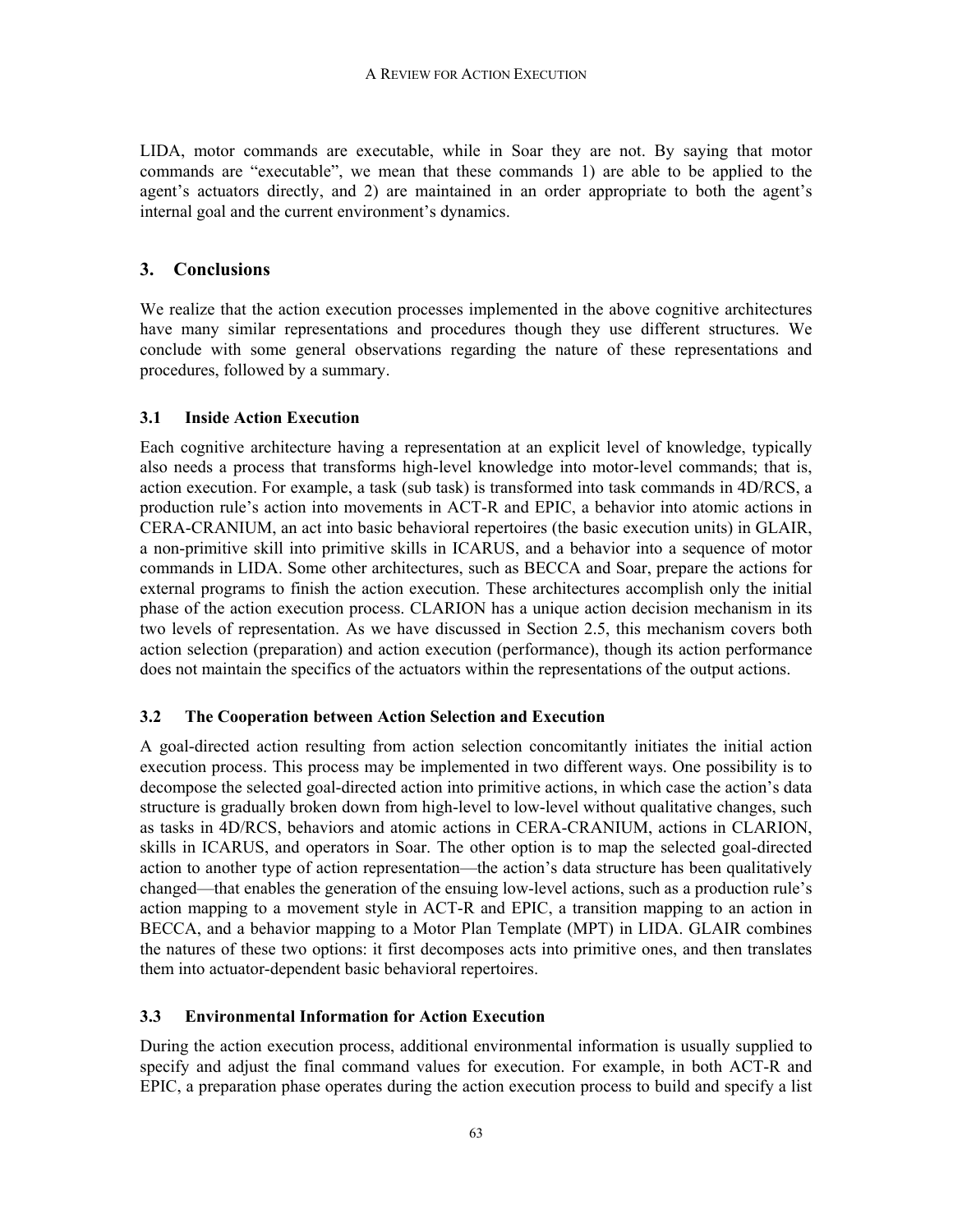of "features"; the features include the movement's style—the name of a low-level action's identifier—and the values of its parameters. In CERA-CRANIUM's action execution, action preprocessors provide specific contextual data for preparing atomic actions. In LIDA, the sensory data sensed through its dorsal stream channel is sent directly to the action execution process, so that a Motor Plan Template (MPT) is instantiated into a Motor Plan (MP) that generates the final motor commands.

This additional information might be directly sensed from the environment through sensory processes; in this case, a direct communication between the perceptual and motor modules is implemented to assist the action execution. For example, in CLARION's bottom level, perceptual information directly maps to actions, and in LIDA, sensory data may be sent to the motor system directly through a dorsal stream channel. On the other hand, this environmental information might come from high-level cognitive modules that store the current state of the environment. For example in ACT-R, the data passed to the motor module comes from high-level declarative or production memory.

# **3.4 Summary**

Based on the above review, we can identify certain common characteristics for action execution. It provides an elementary cognitive layer by which a cognitive architecture couples the environment with its high-level cognitive modules, including action selection. Action execution finalizes an agent's intention, so that it generates a cognitive architecture's output. Action execution involves domain specifications—including environmental specifications and those of the agent's actuators—sufficient to enable execution to be actuated in the environment. However, it does not contain so much abstract knowledge, which is the province of high-level cognitive modules.

On the other hand, action execution may vary in concrete implementations, with respect to its representations, procedures, and the means of cooperation with high-level cognitive modules. Also, action execution itself may or may not be considered a standard module of a cognitive architecture, so that architectures may differ in their degree of completion.

#### **References**

- *ACT-R 6.0 Tutorial*. 2012. Unpublished manuscript. Retrieved from http://actr.psy.cmu.edu/wordpress/wp-content/themes/ACT-R/actr6/actr6.zip
- Albus, J. S., and Barbera, A. J. 2005. RCS: A cognitive architecture for intelligent multi-agent systems. *Annual Reviews in Control, 29*(1):87-99.
- Anderson, J. 2007. *How can the human mind occur in the physical universe?* : Oxford University Press.
- Anderson, J. R., Bothell, D., Byrne, M. D., Douglass, S., Lebiere, C., and Qin, Y. 2004. An integrated theory of the mind. *Psychological Review, 111*(4):1036-1060.
- Arrabales, R., Ledezma, A., and Sanchis, A. 2009. *CERA-CRANIUM: A test bed for machine consciousness research*. International Workshop on Machine Consciousness.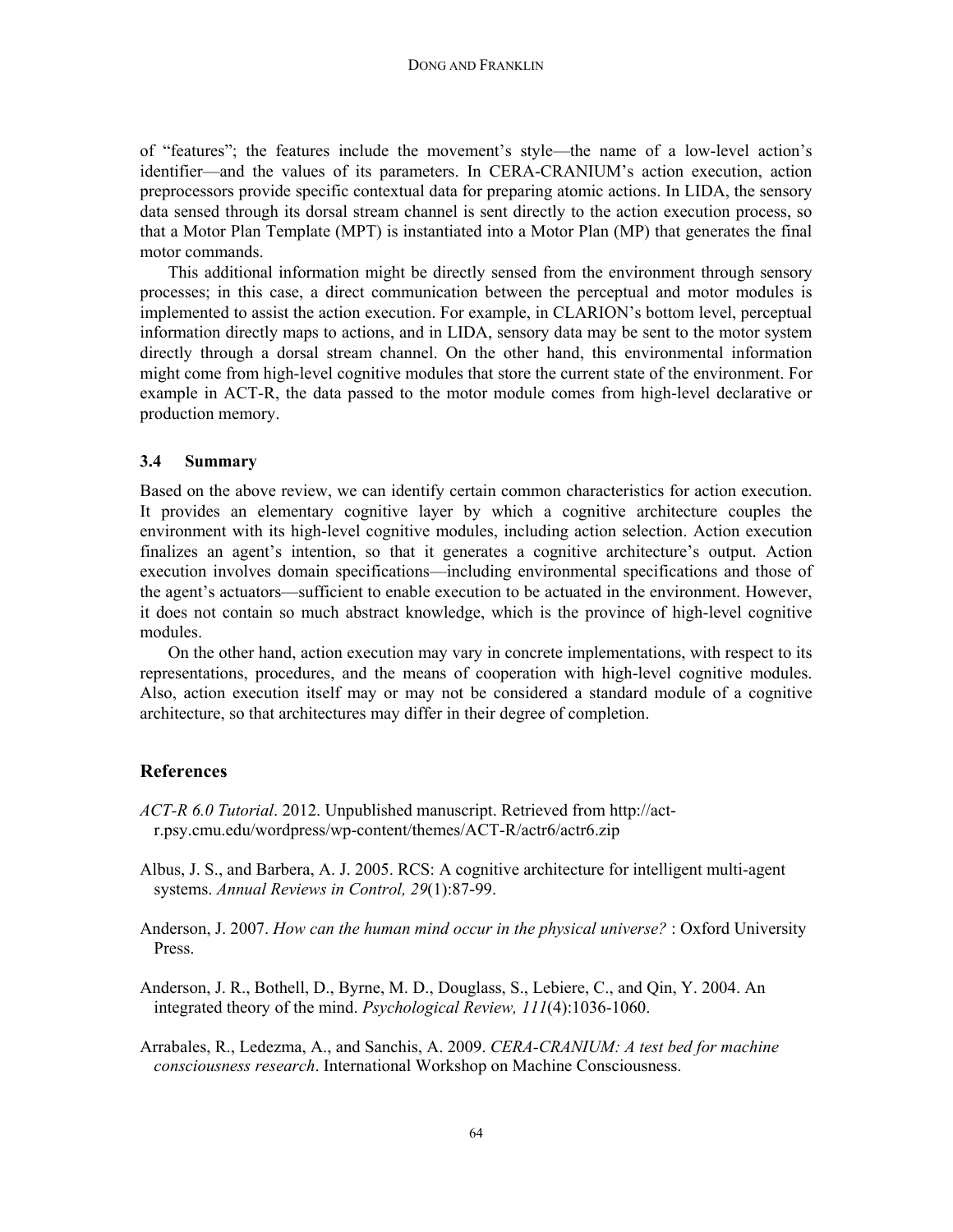Baars, B. J. 1988. *A cognitive theory of consciousness*. New York: Cambridge University Press.

- Baars, B. J. 2002. The conscious access hypothesis: origins and recent evidence. *Trends in cognitive sciences, 6*(1):47-52.
- Bothell, D. n.d. *ACT-R 6.0 Reference Manual (Working Draft)*. Retrieved from http://actr.psy.cmu.edu/wordpress/wp-content/themes/ACT-R/actr6/reference-manual.pdf
- Brooks, R. A. 1991. How to build complete creatures rather than isolated cognitive simulators. *Architectures for Intelligence: The Twenty-second Carnegie Mellon Symposium on Cognition*:225-239.
- Budiu, R. 2013. ACT-R Website. from http://act-r.psy.cmu.edu/
- Byrne, M. D., and Anderson, J. R. 2001. Serial modules in parallel: The psychological refractory period and perfect time-sharing. *Psychological Review, 108*(4):847-869.
- Castiello, U. 2005. The neuroscience of grasping. *Nature Reviews Neuroscience, 6*(9):726-736.
- Dickmanns, E. D. 1992. A general dynamic vision architecture for UGV and UAV. *Applied Intelligence, 2*(3):251-270.
- Dickmanns, E. D. 2000. *An expectation-based, multi-focal, saccadic (EMS) vision system for vehicle guidance.* Paper presented at the International Symposium of Robotics Research (ISRR'99), 421-430, Snowbird Utah, USA.
- Dong, D., and Franklin, S. 2014. *Sensory Motor System: Modeling the process of action execution.* Paper presented at the Proceedings of the 36th Annual Conference of the Cognitive Science Society, 2145-2150, Austin TX, USA.
- Duch, W., Oentaryo, R. J., and Pasquier, M. 2008. *Cognitive Architectures: Where do we go from here?* Paper presented at the AGI, 122-136, Memphis TN, USA.
- Franklin, S., and Graesser, A. 1997. Is it an Agent, or just a Program?: A Taxonomy for Autonomous Agents *Intelligent agents III agent theories, architectures, and languages*, 21-35. London, UK: Springer-Verlag.
- Franklin, S., Madl, T., D'Mello, S., and Snaider, J. 2014. LIDA: A Systems-level Architecture for Cognition, Emotion, and Learning. *IEEE Transactions on Autonomous Mental Development, 6*(1):19-41. doi: 10.1109/TAMD.2013.2277589
- Goertzel, B., Lian, R., Arel, I., De Garis, H., and Chen, S. 2010. A world survey of artificial brain projects, Part II: Biologically inspired cognitive architectures. *Neurocomputing, 74*(1):30-49.
- Goodale, M. A., and Milner, A. D. 1992. Separate visual pathways for perception and action. *Trends in neurosciences, 15*(1):20-25.
- Grafton, S. T. 2010. The cognitive neuroscience of prehension: recent developments. *Experimental brain research, 204*(4):475-491.